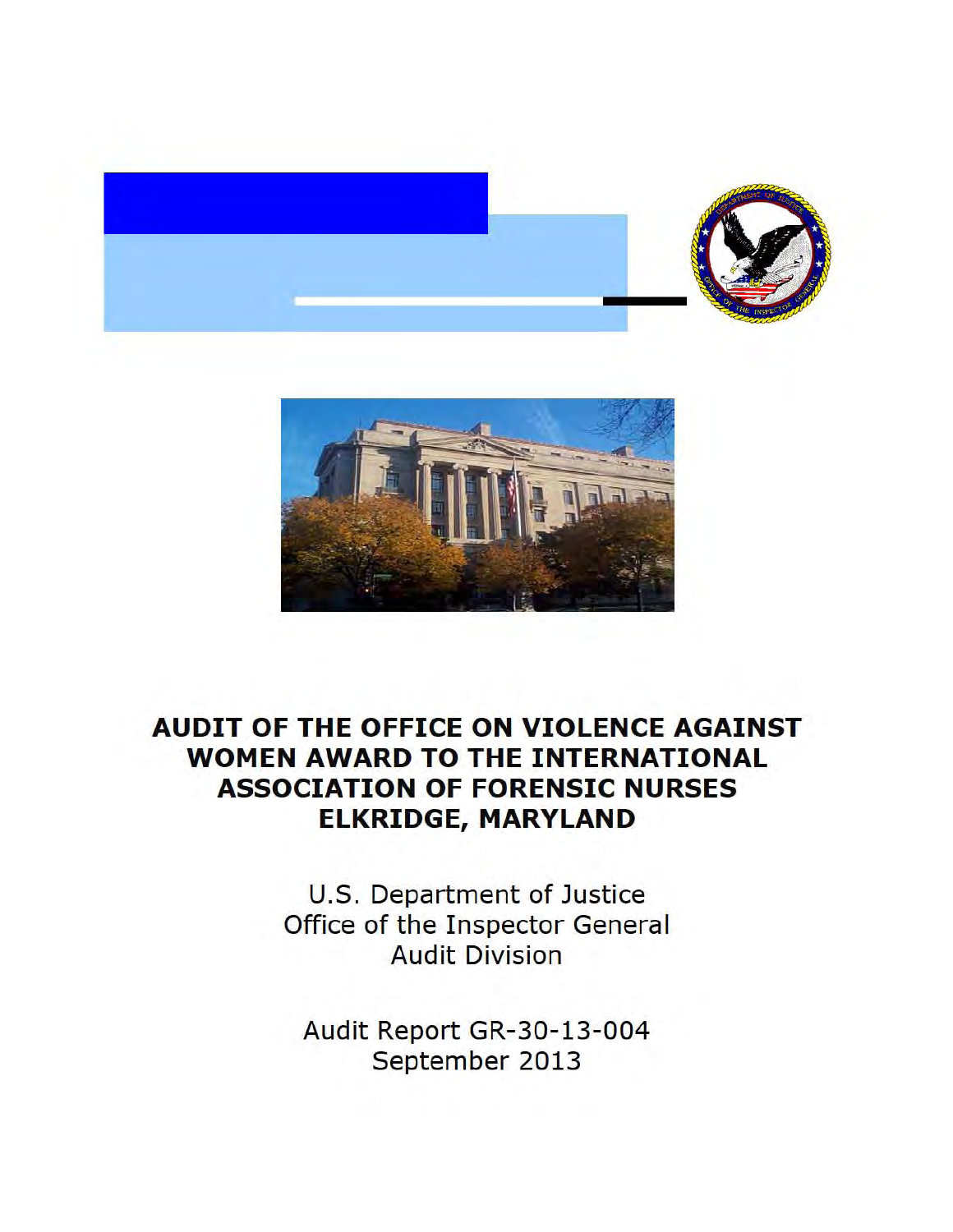# **AUDIT OF THE OFFICE ON VIOLENCE AGAINST WOMEN AWARD TO THE INTERNATIONAL ASSOCIATION OF FORENSIC NURSES ELKRIDGE, MARYLAND**

### **EXECUTIVE SUMMARY**

assault, dating violence, and stalking. The Department of Justice (DOJ) Office of the Inspector General (OIG), completed an audit of Office on Violence Against Women (OVW) cooperative agreement number 2011-TA-AX-K021 totaling \$677,000 awarded to the International Association of Forensic Nurses (IAFN) in Elkridge, Maryland. The OVW funding was part of the OVW's Technical Assistance Program that provides OVW grantees with training, expertise, and problem-solving strategies to meet the challenges of addressing domestic violence, sexual

 (1) internal control environment; (2) federal financial reports and progress The objective of our audit was to assess performance in the key areas of cooperative agreement management that are applicable and appropriate for the cooperative agreement under review. These areas include: reports; (3) drawdowns; (4) budget management and control; (5) expenditures, including personnel and indirect costs; (6) monitoring of consultants; and (7) program performance and accomplishments.

authorized, classified, supported, and charged to the cooperative agreement. inaccurate Federal Financial Report (FFR). We identified that IAFN failed to indirect cost charges totaling \$53,187. We also found IAFN did not use did not have a formal policy to select and monitor consultants. Our audit found that the transactions were, in general, properly However, during the audit, we found IAFN accounting records did not reconcile to the Federal Financial Reports (FFR), and, consequently, filed an timely file final indirect cost rate proposals, which resulted in unsupported written contractual agreements between IAFN and its hired consultants and

 of our audit with IAFN officials and have included their comments in the Our report contains four recommendations. We discussed the results. report.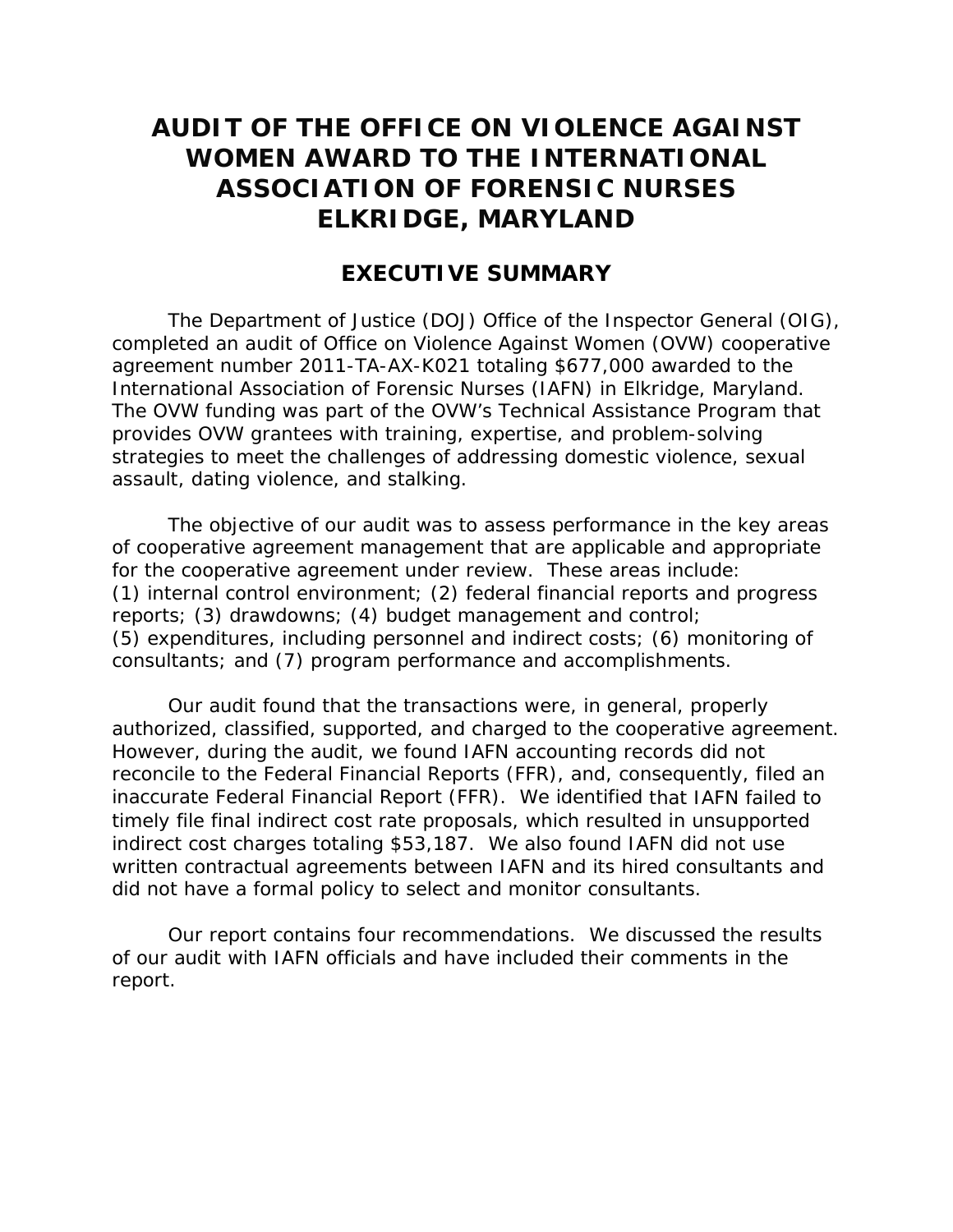# **Table of Contents**

| APPENDIX I - OBJECTIVES, SCOPE, AND METHODOLOGY  14                                                                |
|--------------------------------------------------------------------------------------------------------------------|
| <b>APPENDIX II - INTERNATIONAL ASSOCIATION OF FORENSIC</b>                                                         |
| APPENDIX III - OFFICE ON VIOLENCE AGAINST WOMEN RESPONSE                                                           |
| APPENDIX IV - OFFICE OF THE INSPECTOR GENERAL ANALYSIS AND<br>SUMMARY OF ACTIONS NECESSARY TO CLOSE THE REPORT  20 |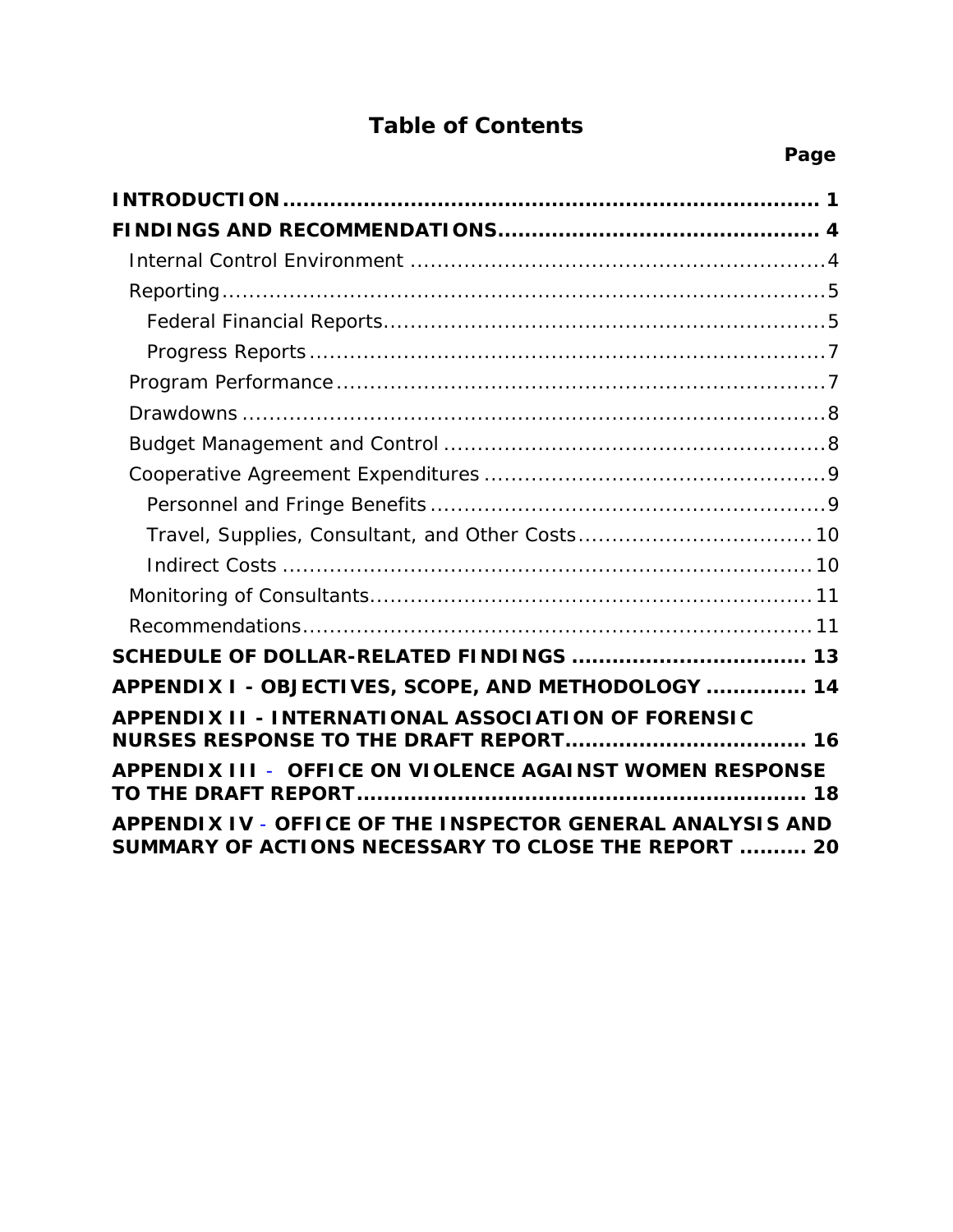# **INTRODUCTION**

The Office of the Inspector General (OIG), completed an audit of Office on Violence Against Women (OVW) cooperative agreement number 2011 TA-AX-K021 totaling \$677,000 awarded to the International Association of Forensic Nurses (IAFN) in Elkridge, Maryland. The OVW funding was part of the OVW's Technical Assistance Program that provides OVW grantees with training, expertise, and problem-solving strategies to meet the challenges of addressing domestic violence, sexual assault, dating violence, and stalking. The primary purpose of the technical assistance program is to provide direct assistance to grantees and subgrantees to enhance the success of local projects that they implement with grant funds.

Assault Forensic Examiner Technical Assistance Project (SAFEta).<sup>1</sup> SAFEta's States and who are implementing the recommendation included within the (SAFE) Protocol and/or the National Training Standards. As shown in Exhibit IAFN was awarded the cooperative agreement to fund its Sexual overarching goal is to deliver technical assistance and training on a national level to OVW grantees and potential grantees such as healthcare professionals, law enforcement officers, advocates, and prosecutors who provide care and respond to sexual assault victims throughout the United most current version of the National Sexual Assault Forensic Examiner 1, IAFN was awarded a total of \$677,000 to implement the cooperative agreement.

| <b>Awards</b>   | <b>Type of Award</b>         | <b>Award Period</b> | <b>Award</b><br><b>Amount</b><br>$($ \$) |
|-----------------|------------------------------|---------------------|------------------------------------------|
| 2011-TA-AX-K021 | <b>Cooperative Agreement</b> | 5/09/2011-1/31/2012 | 150,000                                  |
| 2011-TA-AX-K021 | Supplement                   | 9/23/2011-1/31/2014 | 527,000                                  |
|                 |                              | <b>TOTAL</b>        | \$677,000                                |

**Exhibit 1: Summary of Awards Audited** 

Source: OJP Grants Management System (GMS) award documentation

 $\overline{\phantom{a}}$ 

<sup>&</sup>lt;sup>1</sup> The IAFN is a not-for-profit international membership organization; its primary mission is to provide leadership in forensic nursing practice by developing, promoting and disseminating information internationally about forensic nursing science.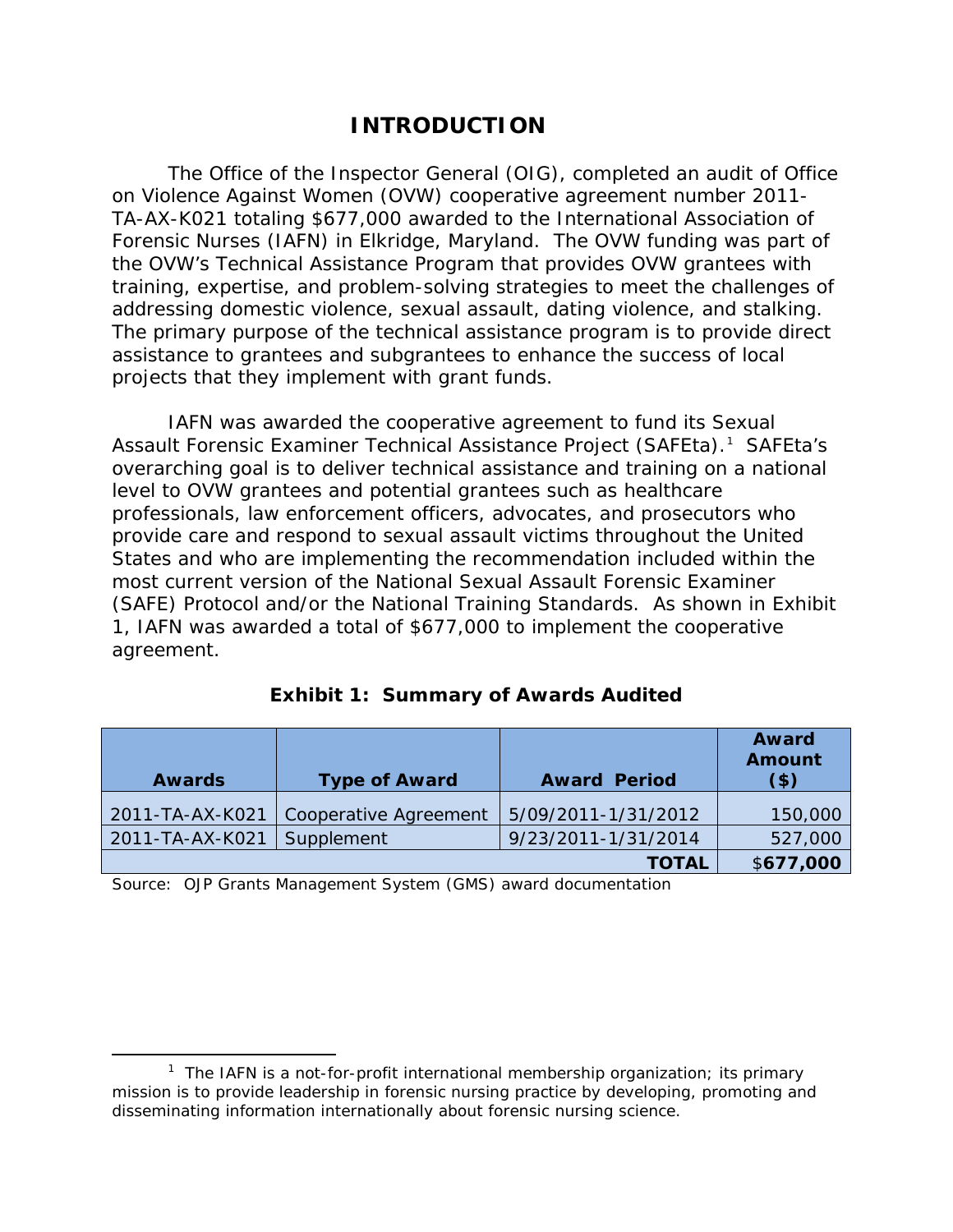### **Audit Approach**

l

awardee was meeting its program goals and objectives. The purpose of this audit was to determine whether reimbursements claimed for costs under the cooperative agreement were allowable, supported, and in accordance with applicable laws, regulations, guidelines, and terms and conditions of the cooperative agreement; and whether the

 for the cooperative agreement under review. These areas include: (1) internal control environment; (2) federal financial reports and progress consultants; and (7) program performance and accomplishments. The objective of our audit was to assess performance in the key areas of cooperative agreement management that are applicable and appropriate reports; (3) drawdowns; (4) budget management and control; (5) expenditures, including personnel and indirect costs; (6) monitoring of

 conditions of the cooperative agreement. Unless otherwise stated in the (Financial Management Guide), and the award documents to assess IAFN's agreement.<sup>2</sup> Specifically, we tested what we believed to be critical award We tested compliance with what we considered the most important report, we used the 2012 OVW Financial Grants Management Guide performance and compliance with the requirements of the cooperative requirements necessary to meet the objectives of the audit, including:

- agreement. **• Internal Control Environment** to determine whether the internal controls in place for the processing and payment of funds were adequate to safeguard the funds awarded to IAFN and ensures compliance with the terms and conditions of the cooperative
- • **Reporting** to determine if the required federal financial reports and progress reports were submitted timely and accurately reflect the activity of the cooperative agreement;
- **Drawdowns** to determine whether drawdowns were adequately supported and if the auditee was managing receipts in accordance with federal requirements;

 2 The OVW *Financial Grants Management Guide* serves as a reference of information to assist OVW award recipients in financial management and grants administration of OVW grant programs. OVW requires award recipients to abide by the requirements in conjunction with the provisions of OMB circulars and other government-wide common rules applicable to grants and cooperative agreements, program guidelines, special conditions, terms and conditions, and regulations and statutes.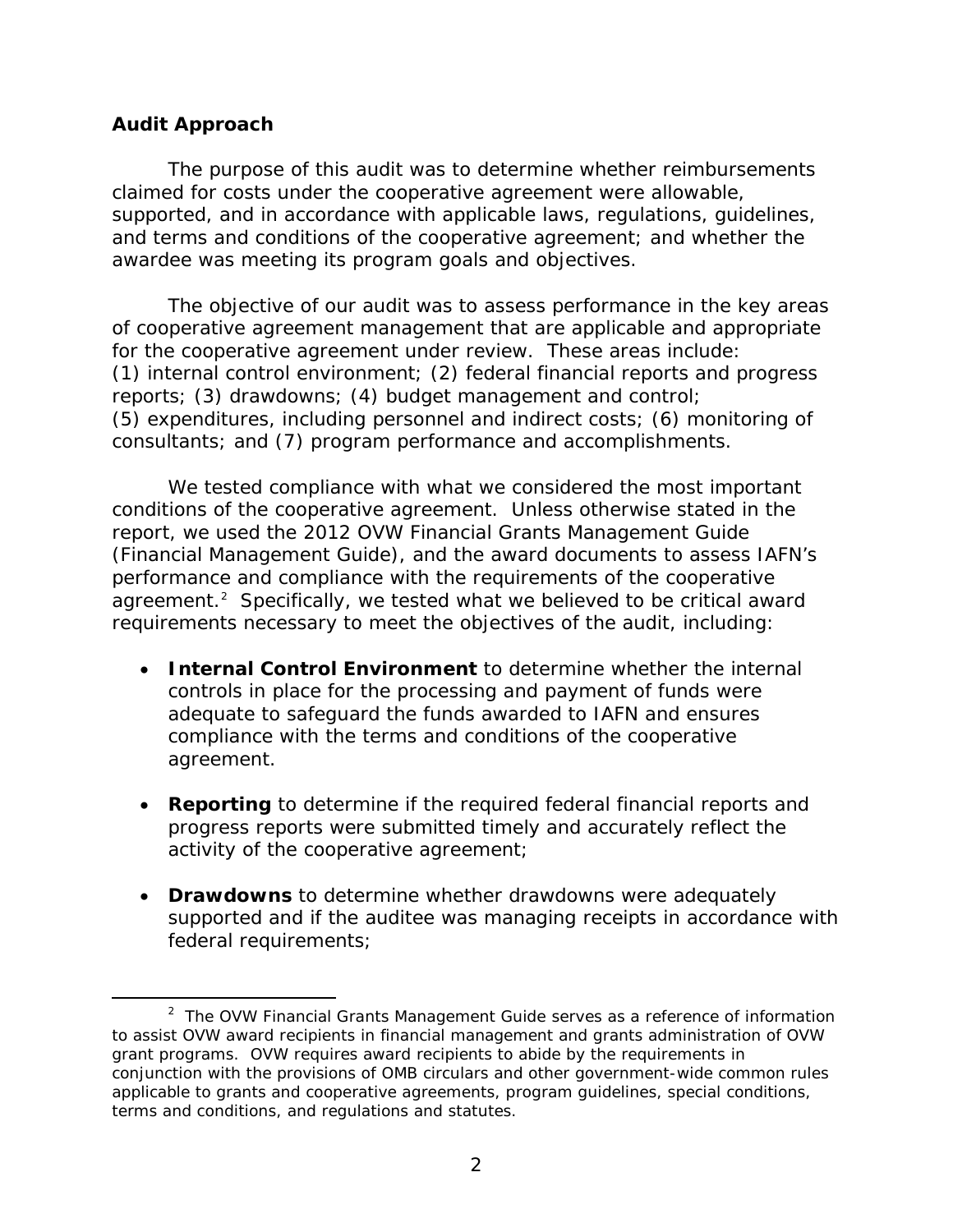- **Budget Management and Control** to ensure that IAFN appropriately tracked costs to approved budget categories;
- and allowability of costs charged to the cooperative agreement; and • **Cooperative Agreement Expenditures** to determine the accuracy
- • **Monitoring of Consultants** to determine whether IAFN was in compliance with monitoring its consultants; and
- • **Program Performance and Accomplishments** to determine whether IAFN has met the cooperative agreement objectives;

The award did not include program income, matching costs, or property management. The results of our analysis are discussed in detail in the Findings and Recommendations section of the report. Appendix I contains additional information on our objective, scope, and methodology.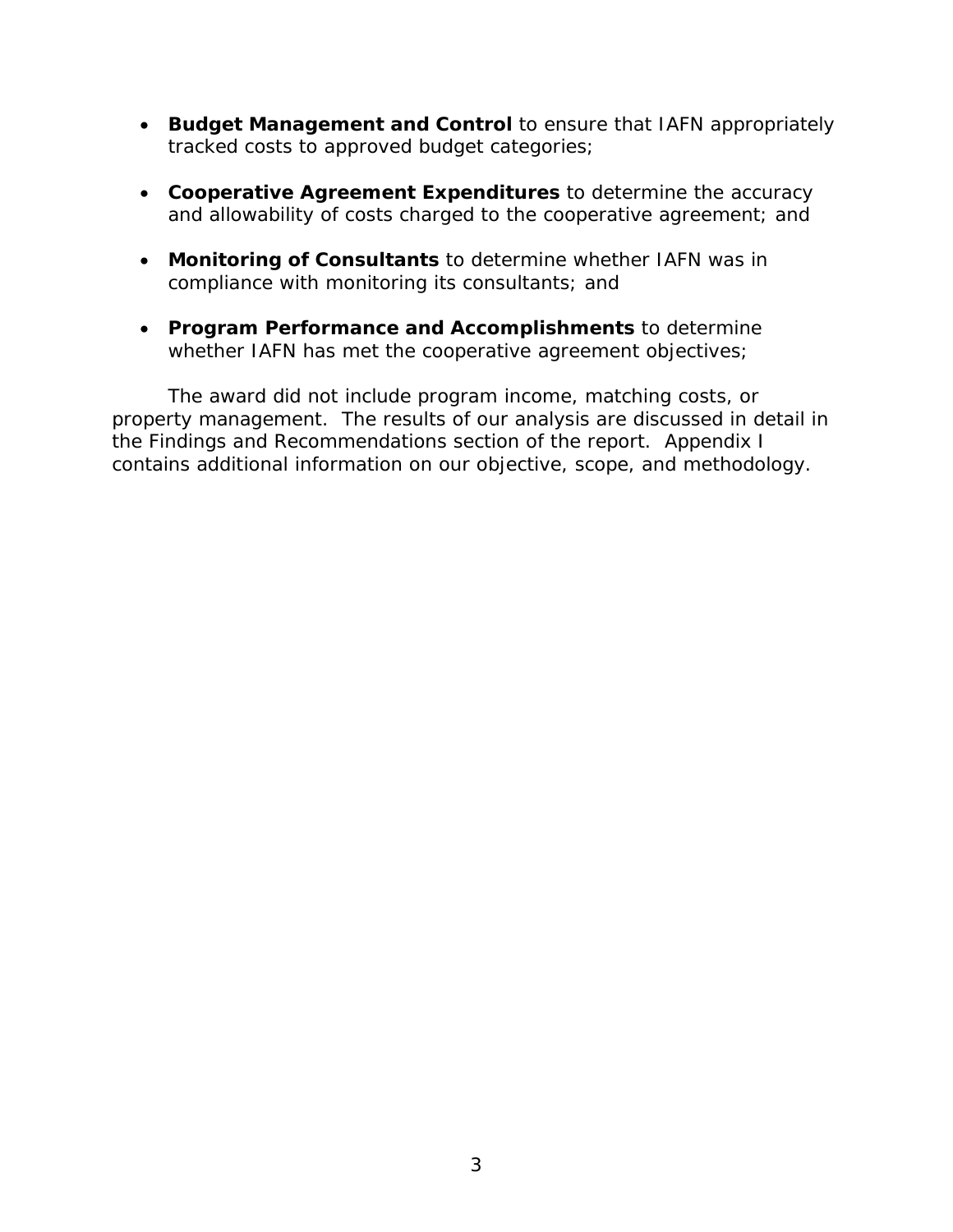# **FINDINGS AND RECOMMENDATIONS**

#### **COMPLIANCE WITH ESSENTIAL AWARD REQUIREMENTS**

 monitor consultants. Our audit found that the transactions were, in general, properly authorized, classified, supported, and charged to the cooperative agreement. However, during the audit, we found that information submitted for the Federal Financial Reports (FFR) were inconsistent with the information in the accounting records. We identified that IAFN failed to file timely final indirect cost rate proposals, which resulted in unsupported indirect cost charges totaling \$53,187. Finally, during our audit, we identified that IAFN did not use written contractual agreements with its hired consultants and did not have a formal policy to effectively

#### **Internal Control Environment**

According to the Financial Management Guide, grant recipients are responsible for establishing and maintaining an adequate system of accounting and internal controls. An acceptable internal control system provides cost controls to ensure optimal use of funds. Grant recipients must adequately safeguard funds and ensure they are used solely for authorized purposes. While our audit did not assess IAFN's overall system of internal controls, we did review the internal controls of IAFN's financial management system specific to the administration of cooperative agreement funds during the period under review. Specifically, we interviewed pertinent IAFN officials, reviewed written policies and procedures that affect the OVW award, and reviewed the IAFN audit report.

Overall, we determined that there are adequate segregations of duties with respect to IAFN's process of requesting supplies and services through the payment of invoices. However, we identified that the IAFN did not have written contractual agreements for estimated services to be provided with its hired consultants. We discuss this exception later in the "Monitoring of Consultants" section of this report.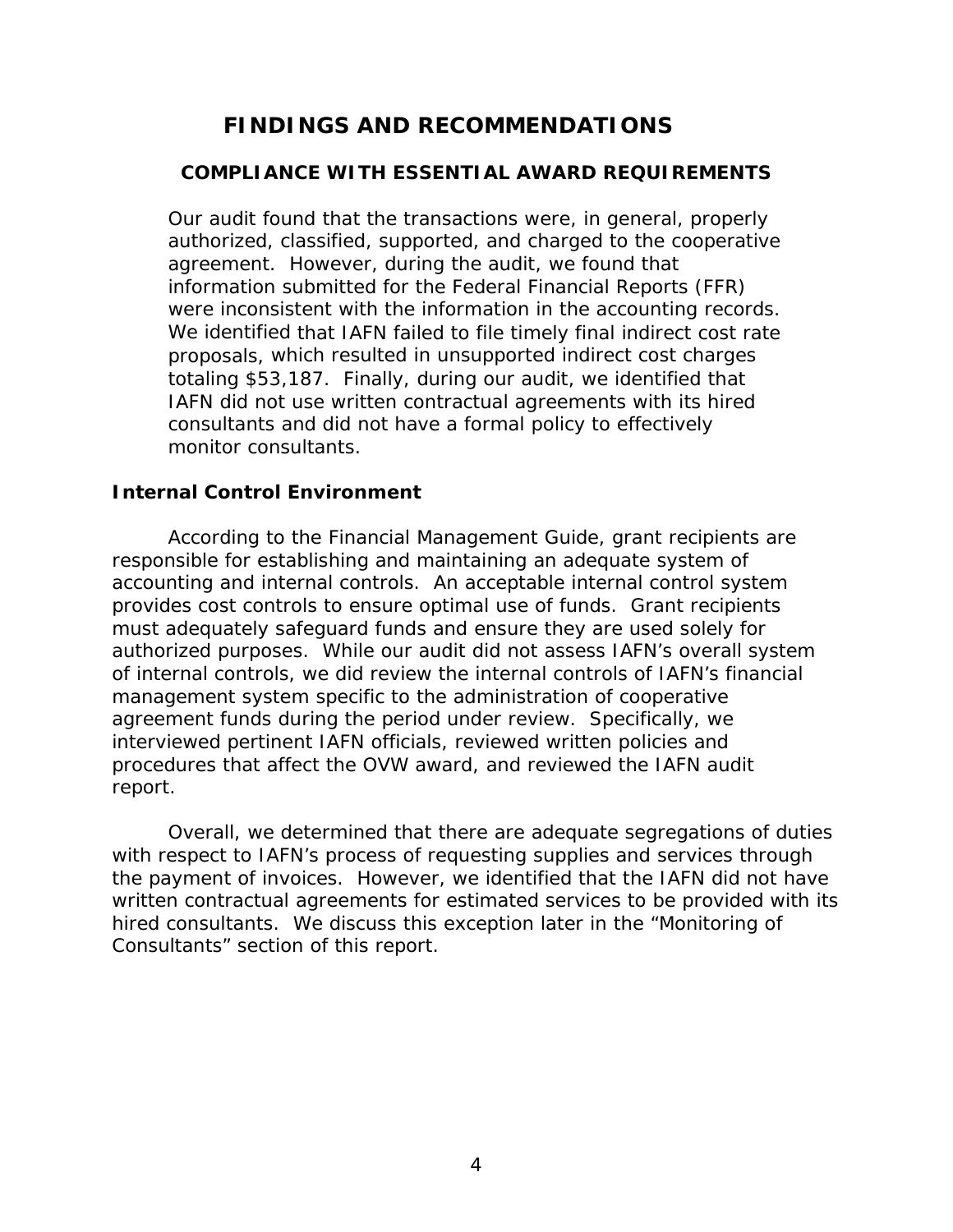### **Reporting**

 edition of Financial Management Guide and the requirements of the Office of *Governments and Non-Profit Organizations* (OMB Circular A-133).3 The status of each award. Federal Financial Reports (FFRs) should detail the The special conditions of the cooperative agreement require that IAFN comply with administrative and financial requirements outlined in the current Management and Budget (OMB) Circular A-133, *Audits of States, Local*  Financial Management Guide requires that award recipients submit both financial and program progress reports to inform awarding agencies on the actual expenditures incurred for each quarterly reporting period, while progress reports should be submitted semiannually and describe the performance activities and achievements of the project supported by each award.

 Because accurate and timely FFRs and progress reports are necessary to ensure that DOJ awarding agencies can effectively monitor award activities and expenditures, we reviewed all of IAFN submitted reports for cooperative agreement number 2011-TA-AX-K021. As detailed in the following sections, IFAN generally submitted the required FFRs and progress reports in a timely manner. However, while we were able to verify that progress reports accurately reflected actual program accomplishments, FFRs did not accurately report cooperative agreement expenditures activity due to adjustments made in the accounting records after the FFRs were filed.

#### *Federal Financial Reports*

 $\overline{\phantom{a}}$ 

 award via FFRs. According to the Financial Management Guide, FFRs should be submitted within 30 days of the end of each quarterly reporting period. DOJ awarding agencies monitor the financial performance of each Even when there have been no outlays of award funds, a report containing zeroes must be submitted. Awarding agencies may withhold funds or future awards if reports are submitted late, or not at all.

To verify the timeliness of the FFRs, we tested a total of nine reports submitted as of April 23, 2013, which included award activity to March 31, 2013. We compared the submission date of each report to the date each

 $3$  OMB Circular A-133 requires non-federal entities that expend at least \$500,000 a year in federal awards to have a single audit conducted of its financial statements. The purpose of the single audit is to determine whether the financial statements and schedule of expenditures of federal awards are presented fairly in all material respects and in conformity with generally accepted accounting principles. Fiscal year 2012 was the first year that the IAFN was required to have a Single Audit conducted. The Single Audit was completed on June 4, 2013.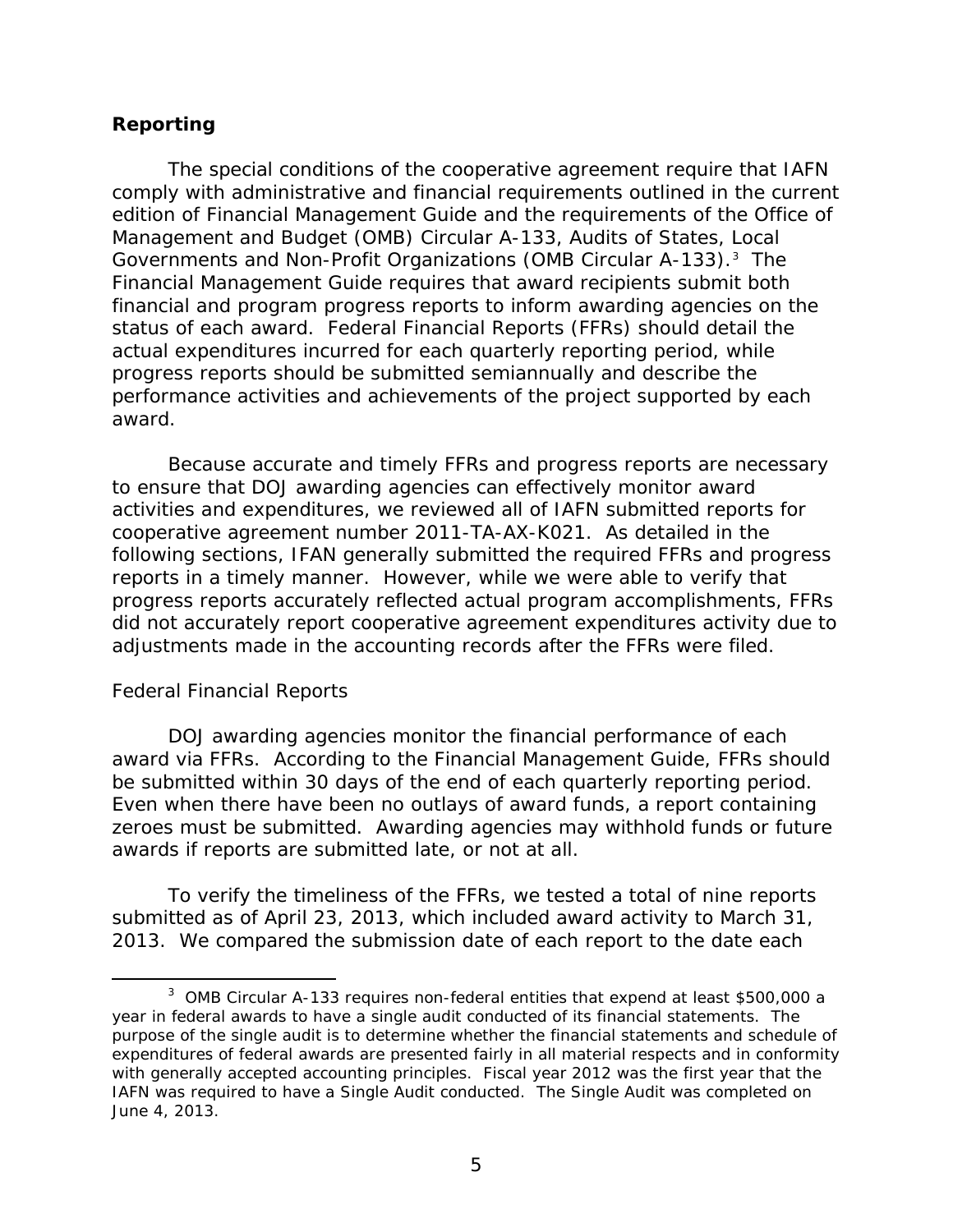report was due, and found that eight of the nine FFRs were submitted on time. The first FFR was submitted 13 days late. We do not consider this late submission to be material, as it was the only exception.

 FFRs. To verify the accuracy of the FFRs, we discussed the process for The Financial Management Guide indicates that an awardee's accounting system for reporting must support all amounts reported on the submitting FFRs with the responsible IAFN official and compared the amounts reported on the nine FFRs to expenditures recorded in the awardee's accounting records. Based on our testing, we found that expenditures reported on the FFRs did not reconcile to the official accounting records of the award.

 spreadsheet to keep track of grant expenditures. During our testing, we corrections made to the general ledger after the FFRs were filed. The grantee official told us that they were aware that the FFRs were not FFRs before they are filed. IAFN uses QuickBooks online accounting software and an Excel found errors in the grant tracking spreadsheet that resulted in the accounting records not being reconciled with the awardee's monthly expenses reported on the FFRs. According to the grantee official, the difference between the accounting records and the FFRs relates to accurately reported and that now the IAFN's accountant is reviewing the

 FFRs before they are filed. While the grant tracking spreadsheet is a valuable budgeting and period, but also drawing down an incorrect amount of federal funds. accounting tool, we believe the awardee should reconcile the spreadsheet to the accounting records before the awardee files its FFRs. Because IAFN uses the spreadsheet as the basis to track grant expenditures, an error in an FFR will not only result in IAFN reporting the incorrect financial results for a Therefore, we recommend that OVW require IAFN to develop and implement a policy to reconcile the cooperative agreement records to ensure accurate reporting on FFRs.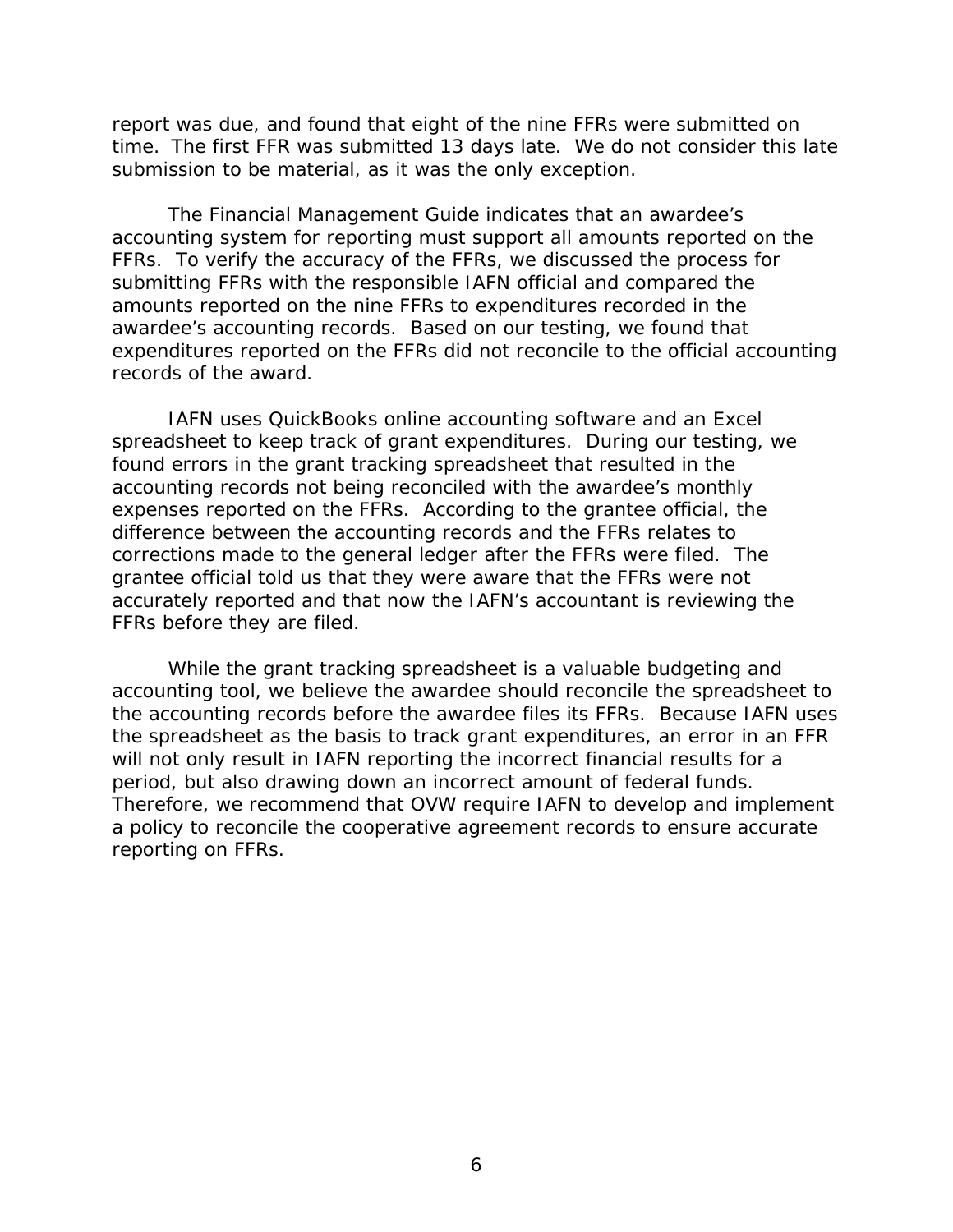#### *Progress Reports*

 June 30 and December 31. While FFRs report an awards financial activity, progress reports describe the project status and accomplishments toward the objectives contained in the approved award application. Progress reports should also describe the status of the project and compare actual accomplishments to anticipated program objectives. According to the Financial Management Guide, award recipients are required to submit semi-annual or annual progress reports during the performance period of the award. Progress reports are due 30 days after the end of each semi-annual reporting period,

To assess whether IAFN submitted progress reports on time, we reviewed four progress reports covering January 1, 2011, through December 31, 2012, and compared the submission dates to the due date for each progress report. All four progress reports were submitted on time.

 reports and compared data to verify performance claims for the last year of selected a sample of three program accomplishments from the two most traced the items to supporting documentation maintained by IAFN officials. average visits, and new visits; (2) on-site technical assistance, including the meeting attendance, and the number of meetings held. IAFN officials We reviewed reported program achievements detailed in the progress the cooperative agreement were consistent with the program goals and objectives. In order to verify information in the progress reports, we recent progress reports submitted for the cooperative agreement. We then We requested verification in the following areas: (1) maintenance of a website, including the site usage report detailing the number of site visits, mode of communication; and (3) participation in OVW initiatives, meetings, and task forces, including training topics covered, planning/development provided sufficient source documentation to support the information reported to the OVW for all items in our sample.

#### **Program Performance**

 the cooperative agreement, we reviewed the OVW grant solicitation and documentation and interviewed IAFN officials and beneficiaries of the territories. Based on the information we reviewed, it appears that IAFN has To assess IFAN's achievements in meeting the goals and objectives for program. The grantee implemented training efforts, and maintained an interactive SAFEta website that promotes and disseminates the National SAFE Protocol on a national level to assist those who are working with sexual assault victims in communities throughout the United States and its achieved or is on track to achieve the goals and objectives of the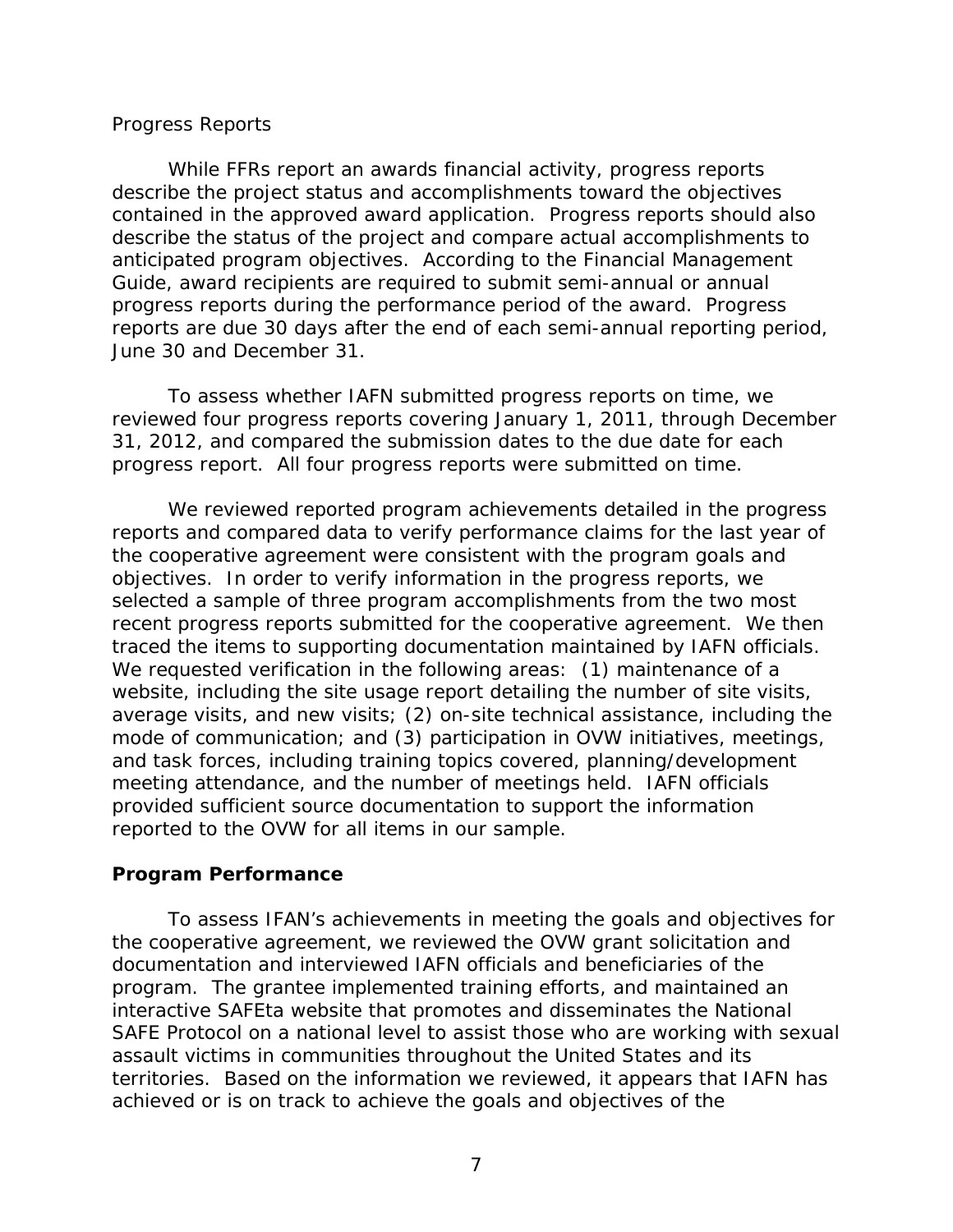cooperative agreement. We were able to corroborate that the services being provided were aligned with the cooperative agreement goals.

### **Drawdowns**

To obtain DOJ award money, recipients must electronically request funds via drawdowns. According to the Financial Management Guide, award recipients should only request federal award funds when they incur or anticipate project costs. Therefore, recipients should time their requests for award funds to ensure they will have only the minimum federal cash on hand required to pay actual or anticipated costs within 10 days.

 accounting records. According to IAFN personnel, drawdown requests are based on reimbursements and they are electronically deposited into an approved financial institution account. IAFN confirmed that their policy is to request a drawdown based on the expenditures reported on the monthly expense report. To ensure that IAFN requested funds properly and kept minimum cash on hand, we analyzed its drawdowns to date and compared the overall amount to the cooperative agreement's accounting records. Overall, we found that the amounts drawn down did not exceed the expenditures in the

### **Budget Management and Control**

 budgets document how much the recipient is authorized to spend in high- Financial Management Guide also states that award recipients may request a various budget categories within the same award. No prior approval is 10 percent of the total award amount. We compared the actual amounts the Financial Management Guide requirements. Awardees should expend funds according to the budget approved by the awarding agency and included in the final award. Approved award level budget categories, such as personnel, supplies, and contractors. The modification to approved award budgets to reallocate amounts between required if the reallocations between budget categories do not exceed spent in each budget category to the budgeted amounts in the same categories. For cooperative agreement 2011-TA-AX-K021, IAFN adhered to the Financial Management Guide requirements.<br> $\begin{aligned} \text{Ric} = \text{Ric} + \text{Ric} + \text{Ric} + \text{Ric} + \text{Ric} + \text{Ric} + \text{Ric} + \text{Ric} + \text{Ric} + \text{Ric} + \text{Ric} + \text{Ric} + \text{Ric} + \text{Ric} + \text{Ric} + \text{Ric} + \text{Ric} + \text{Ric} + \text{Ric} + \text{Ric} + \text{Ric} + \text{Ric} + \text{Ric} + \text{$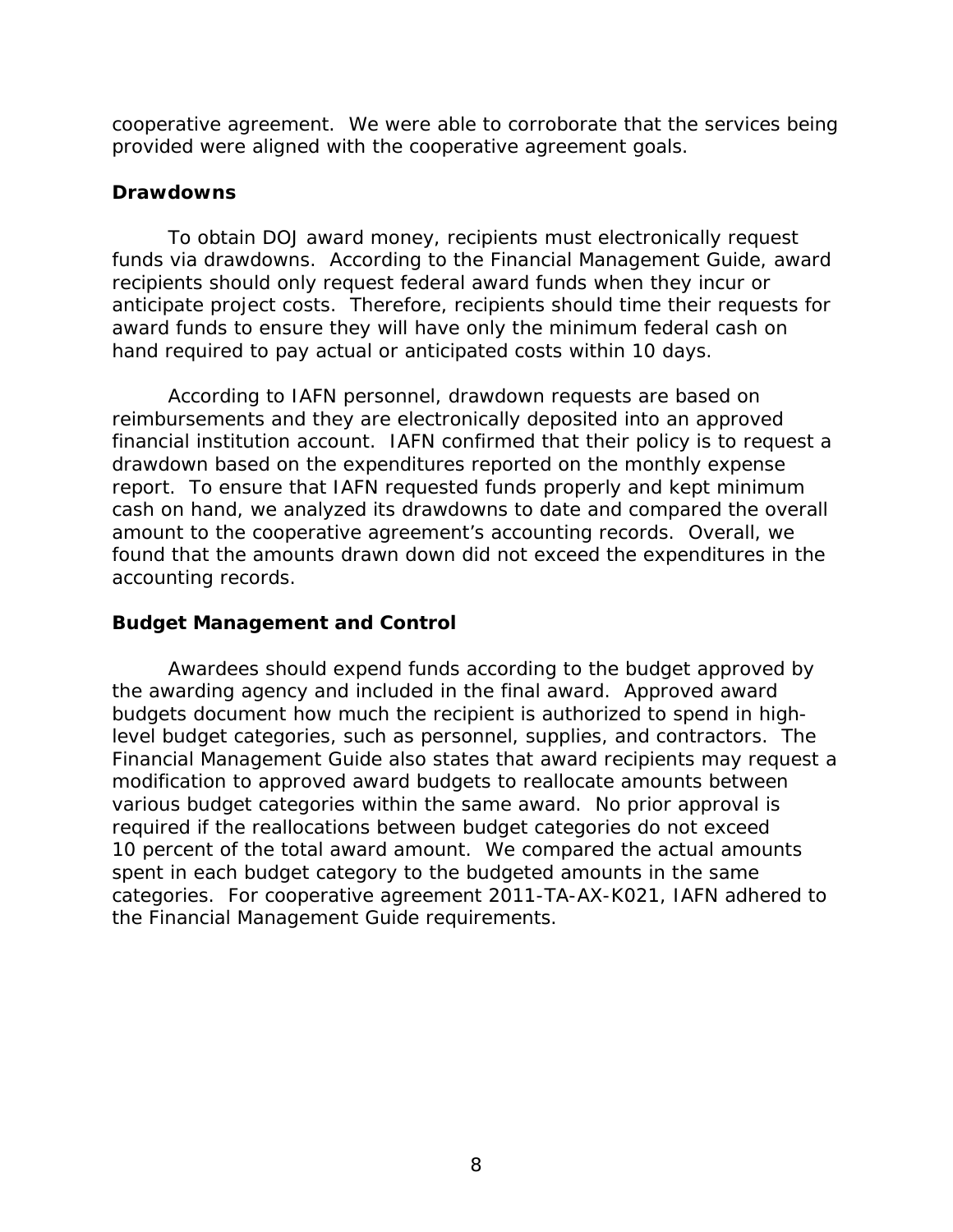#### **Cooperative Agreement Expenditures**

 K021. We tested nearly \$112,600 (28 percent) in personnel, travel, According to 2 C.F.R. § 230 *Cost Principles for Non-Profit Organizations*, costs are allowable if they are reasonable, consistently applied, adequately documented, comply with policies and procedures, and conform to any limitations or exclusions specified in applicable criteria. As of March 29, 2013, the awardee's accounting records reported \$408,341 in project costs associated with cooperative agreement number 2011-TA-AXsupplies, consultants, and other costs charged to the cooperative agreement, and determined that the reviewed expenses were allowable.

#### *Personnel and Fringe Benefits*

 $\overline{\phantom{a}}$ 

services provider.<sup>4</sup> The salary and fringe benefit payments for employees According to its accounting records, IAFN spent about \$191,360 on employee salaries and \$20,020 on fringe benefits. To gain an understanding of the payroll process, we interviewed IAFN's CEO. IAFN payroll is processed bi-weekly by Adams Keegan, Inc., an online independent human resource are automatically generated each pay period based on the employee's payroll and work project information entered into the system. Overtime pay

 is not authorized under cooperative agreement number 2011-TA-AX-K021. We selected six nonconsecutive pay periods, totaling about \$20,140, supported and allowable. For the sampled pay periods, we found that the for detailed testing to determine if salaries and fringe benefit charges were approved employee timesheets supported the charges made to the cooperative agreement.

We reviewed the OVW-approved fringe benefit cost pool elements to determine whether the elements were reasonable and in accordance with the approved cooperative agreement budgets. We reviewed the fringe benefits charged to the cooperative agreement for the same six nonconsecutive pay periods as the personnel costs, totaling about \$2,130, and determined that the fringe benefit expenditures associated with the personnel costs were reasonable and properly charged to the cooperative agreement.

 $4$  IAFN contracts with Adams Keegan, Inc. to administer a variety of Human Resource related functions, including processing payroll and guidance on human resource administration issues. The payroll system does not interface with the accounting system.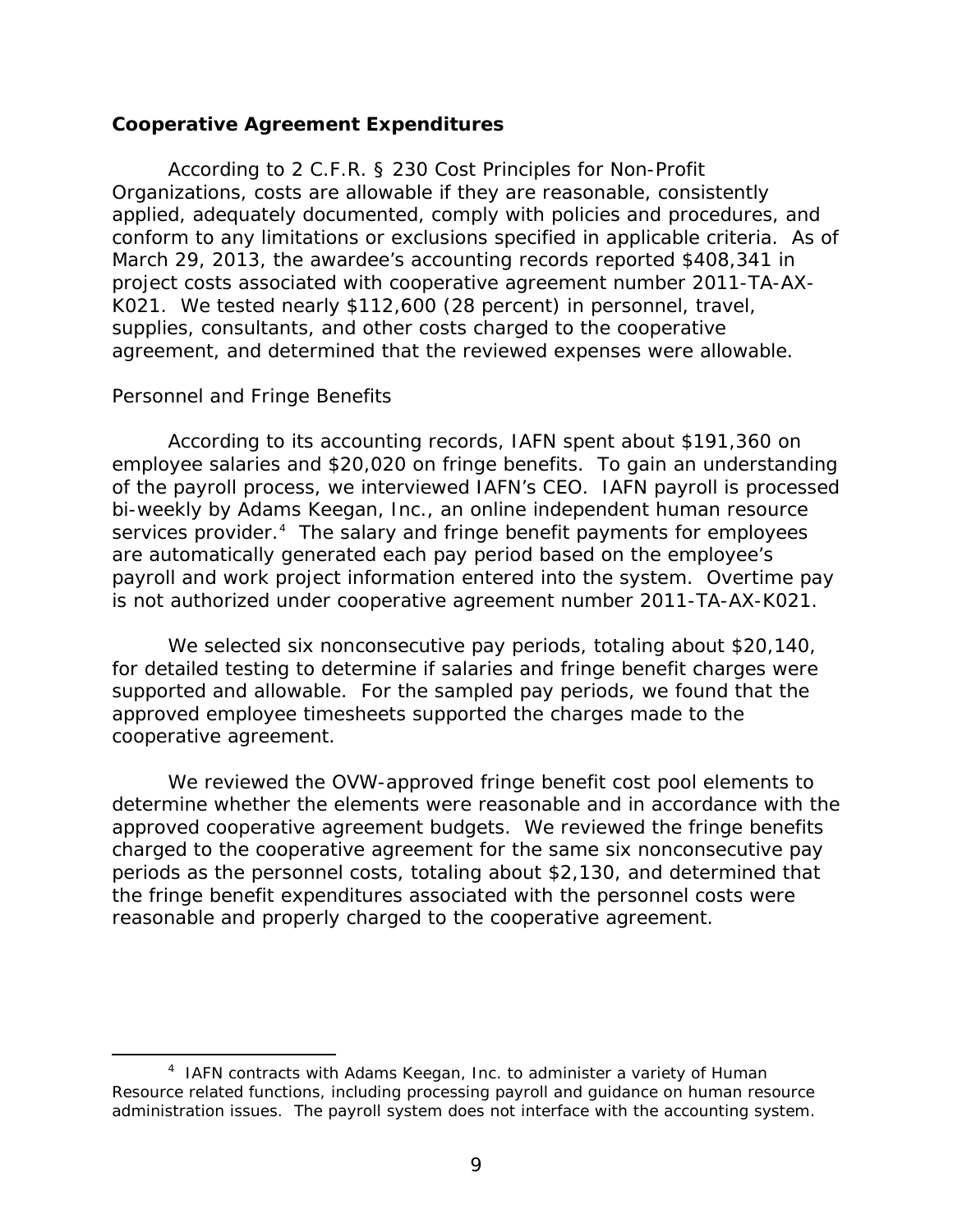#### *Travel, Supplies, Consultant, and Other Costs*

 charges were allowable and allocable to the award. Based on our testing, We selected a judgmental sample of 61 transactions from the categories of Travel, Supplies, Consultant and Other Costs from cooperative agreement 2011-TA-AX-K021 totaling nearly \$90,330 to determine if the we determined that the sampled transactions were generally supported with documentation, allowable, and allocated in accordance with the applicable cooperative agreement laws, regulations, and guidelines.

#### *Indirect Costs*

 Indirect costs are those that have been incurred for common or joint objectives and cannot be readily identified with a particular final cost include administrative salaries and benefits, telephone, supplies, rent, and objective such as a grant or contract. IAFN indicates that their indirect costs accounting.

 establish and seek approval for an indirect cost rate with their cognizant federal agency to receive reimbursement for indirect expenses. IAFN submitted an initial indirect cost proposal to the DOJ, and on January 9, According to the Financial Management Guide, grantees need to 2012, was approved for a provisional indirect cost rate of 17.76 percent effective for the period January 1, 2011, through December 31, 2013. As summarized in Exhibit 2, IAFN has \$62,576 in indirect costs recorded on their general ledger for the period February 2011 – March 2013.

| <b>Fiscal Year (FY)</b> | <b>Indirect Costs</b> |
|-------------------------|-----------------------|
| 2011                    | \$19,575              |
| 2012                    | 33,612                |
| 2013                    | 9,389                 |
| Total                   | \$62,576              |

### **Exhibit 2: Summary of Indirect Costs**

Source: IAFN general ledger

 indirect rate for the period. IAFN officials stated that the final indirect cost According to 2 C.F.R. Part 230, a provisional rate is a temporary billing rate used for reimbursements and reporting of indirect costs on awards for a specified period of time pending the establishment of a final rate proposals for FYs 2011 and 2012 were submitted in August 2013, but IAFN has not received the final approval rates. Therefore, because IAFN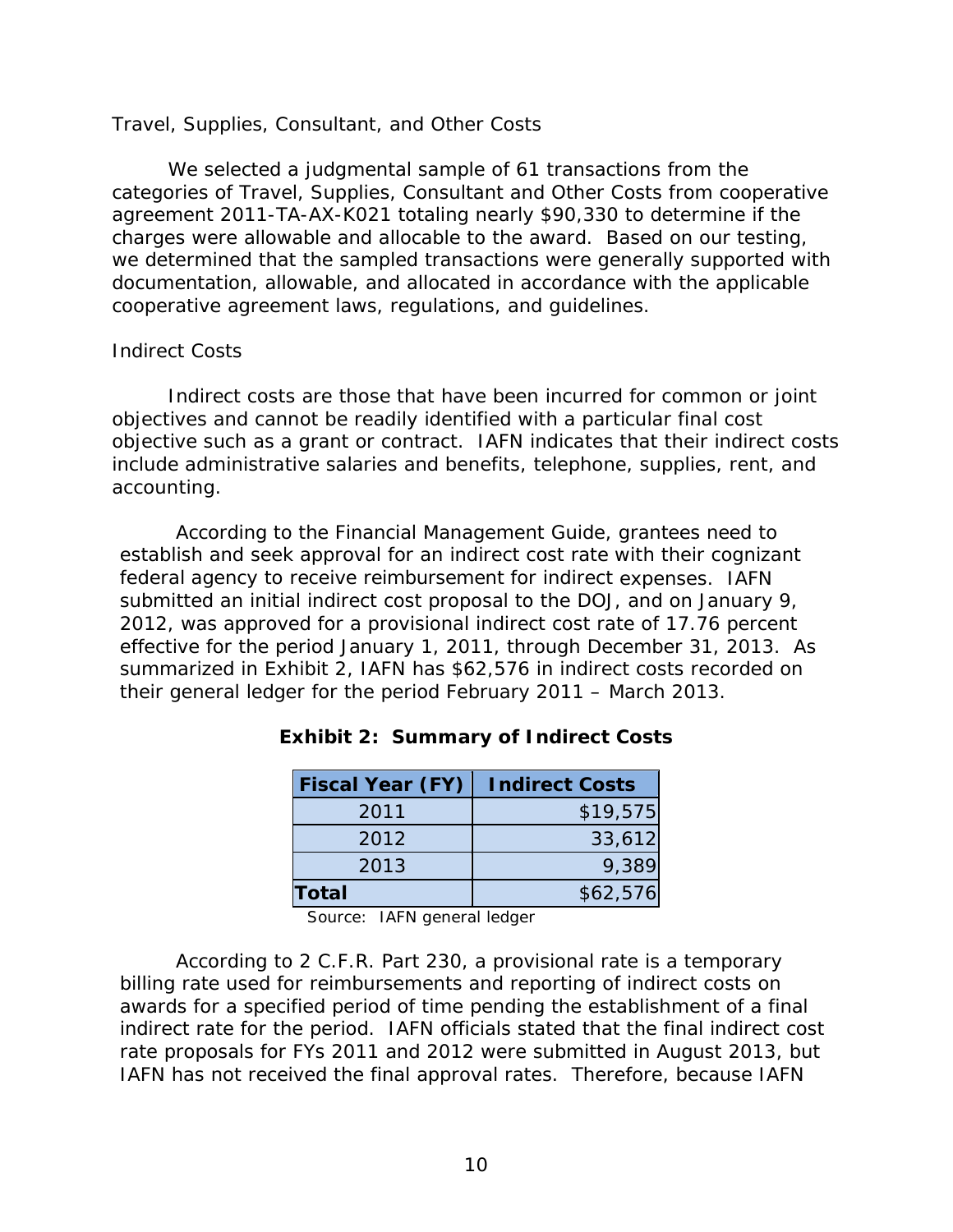question FY 2011 - 2012 indirect costs totaling \$53,187 as unsupported. has not received its final indirect cost rate for FYs 2011 and 2012, we

### **Monitoring of Consultants**

 that they monitor organizations under contract to them in a manner that requirements. IFAN had neither written contractual agreements with its According to the Financial Management Guide, grantees should ensure ensures compliance with their own overall financial management consultants nor a formal policy for the selection and monitoring of consultants.

 email. The grantee believed that since OVW approved the consultants in the grant award a contractual agreement was not necessary. An IAFN official told us that they selected consultants based on recommendations from other individuals, and that the OVW grant manager responsible for overseeing the cooperative agreement approves the consultants prior to trainings. This IAFN official also stated that the consultants are monitored by IAFN employees attending training events led by the consultants. Further, the IAFN official told us that the terms and conditions of the cooperative agreement were agreed upon verbally with the consultants, and that dates and places of trainings were verified via-

 considered the adequacy of the contractual agreement. An adequate In determining the reasonableness of the professional service we contractual agreement includes the description of the service, estimate of time required, compensation amount, and termination provisions. The lack of a written agreement impairs the ability to assess the reasonableness of the contractor agreement or monitor the contractor's performance since no specific criteria has been formally agreed upon. Therefore, we recommend IAFN implement policies to ensure consultants are effectively selected and monitored. Additionally, we recommend OVW require that IAFN develop and implement a written contractual agreement that specifies the expected services, estimate of time required, compensation amount, and termination provisions.

### **Recommendations**

We recommend that OVW:

1. Ensure IAFN implements a policy to reconcile the cooperative agreement records to ensure accurate reporting on FFRs.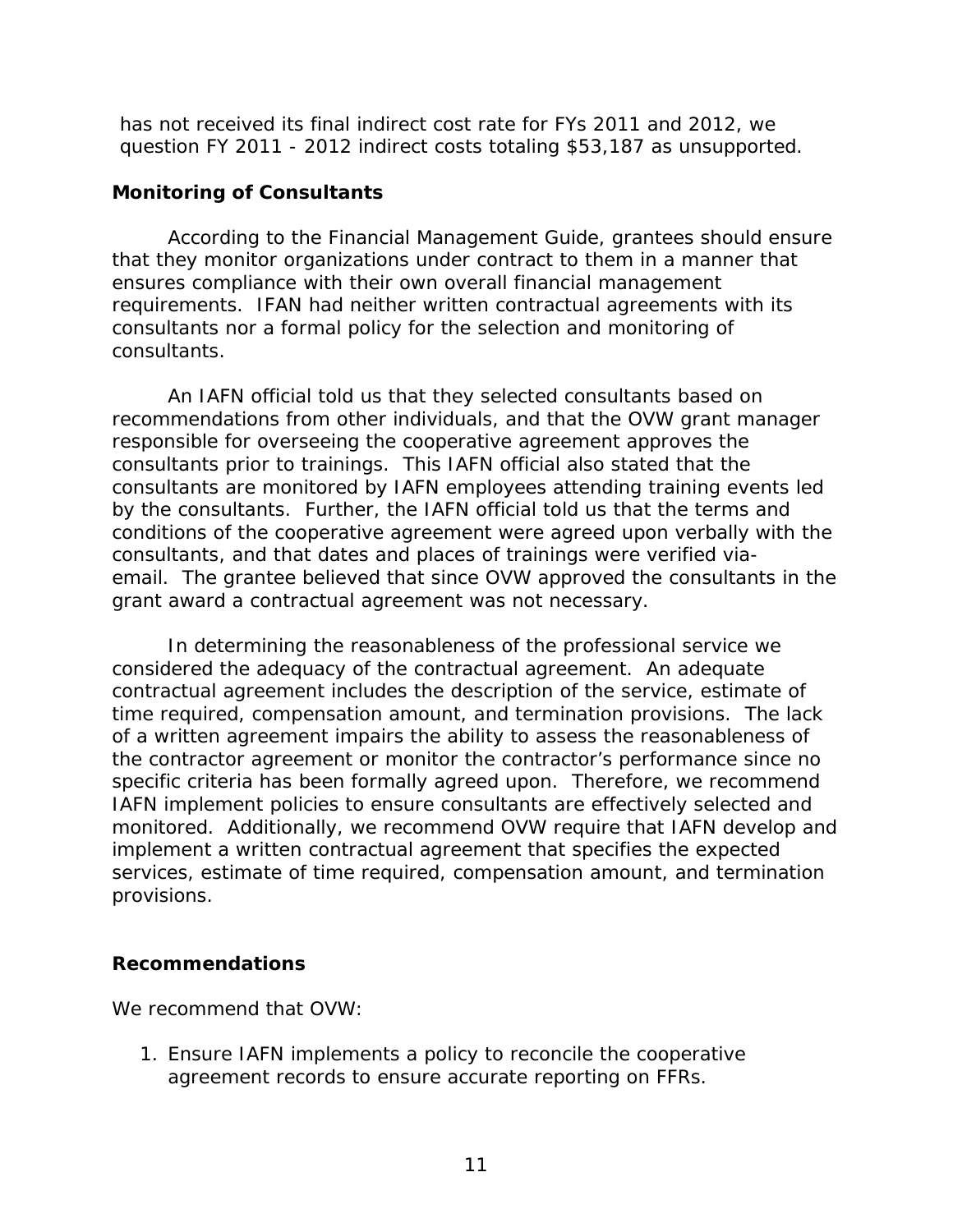- 2. Remedy the \$53,187 in unsupported indirect cost charges.
- 3. Ensure that IAFN implement policies for selecting and monitoring consultants.
- 4. Ensure that IAFN develop written contractual agreements with its consultants.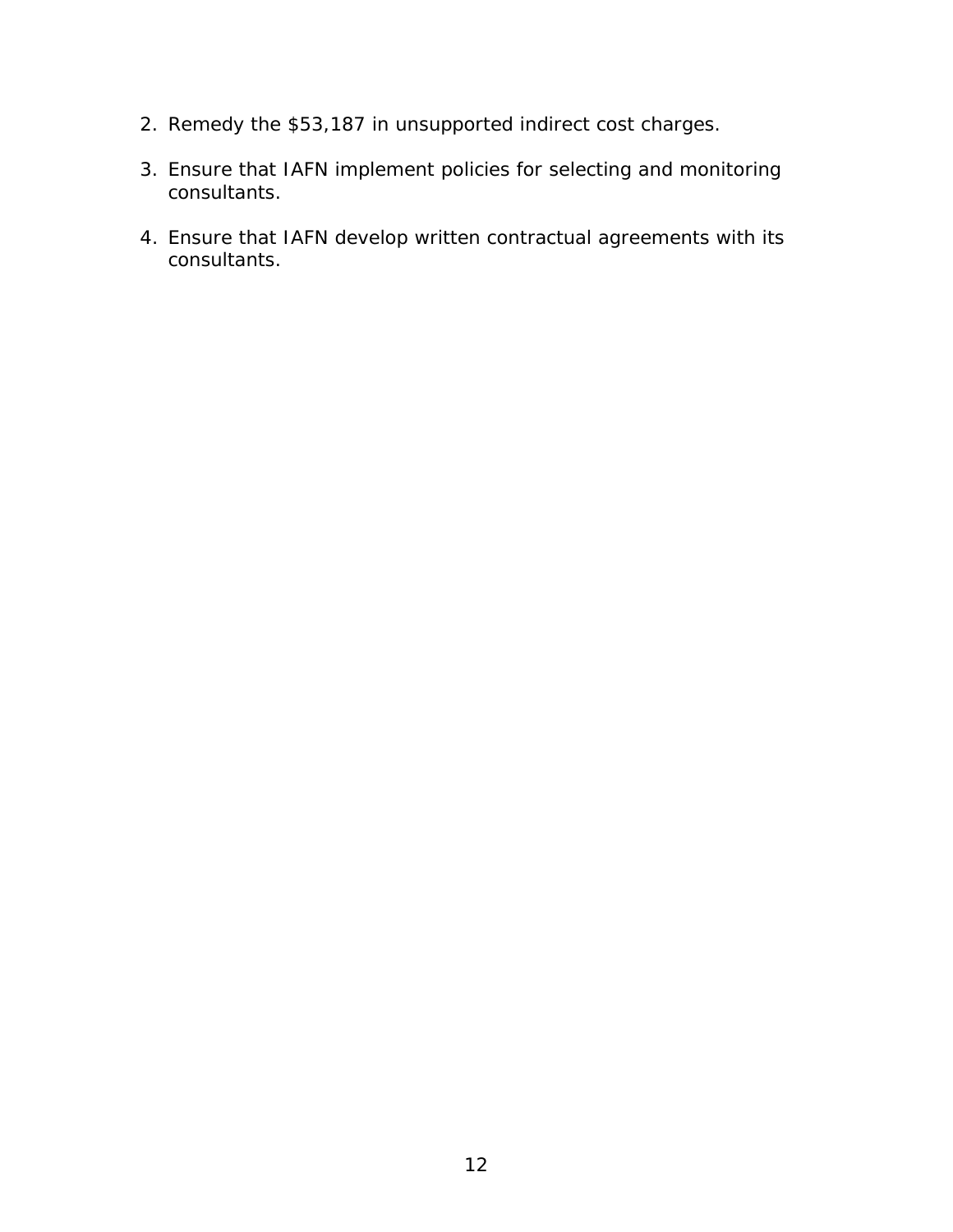# **SCHEDULE OF DOLLAR-RELATED FINDINGS**

| QUESTIONED COSTS: <sup>5</sup> | AMOUNT PAGE<br>$($ \$ |    |  |
|--------------------------------|-----------------------|----|--|
| Unsupported Indirect Costs     |                       |    |  |
| <b>Indirect Costs</b>          | 53,187                | 11 |  |
| <b>Total Unsupported Costs</b> | \$53,187              |    |  |
| <b>Total Questioned Costs</b>  | \$53,187              |    |  |

l

 the audit, or are unnecessary or unreasonable. Questioned costs may be remedied by offset, waiver, recovery of funds, or the provision of supporting documentation.  $5$  Questioned costs are expenditures that do not comply with legal, regulatory or contractual requirements, or are not supported by adequate documentation at the time of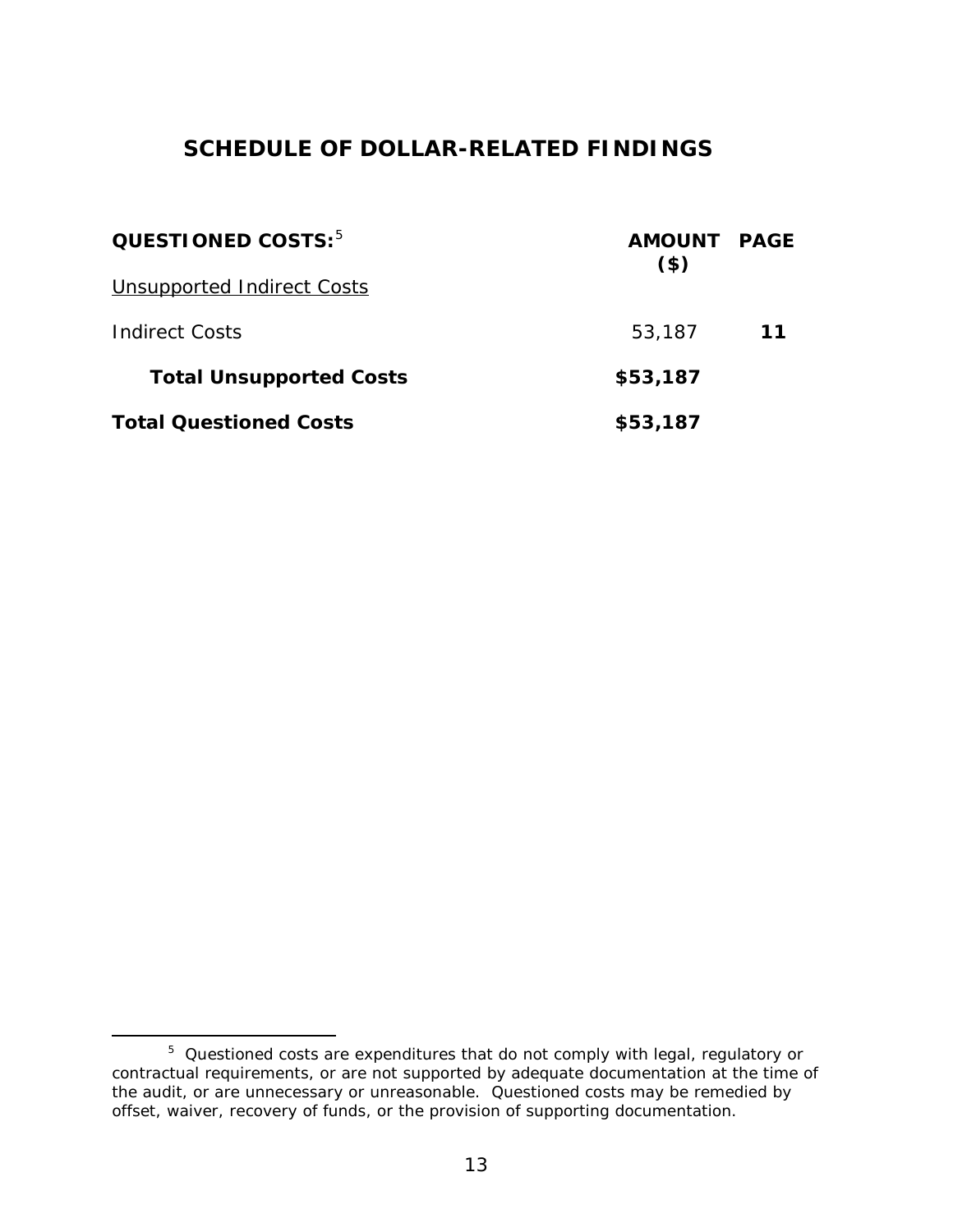# **APPENDIX I**

## **OBJECTIVES, SCOPE, AND METHODOLOGY**

(7) program performance and accomplishments. The purpose of this audit was to determine whether reimbursements claimed for costs under the cooperative agreement reviewed were allowable, supported, and in accordance with applicable laws, regulations, guidelines, and terms and conditions of the cooperative agreement. The objective of our audit was to review performance in the following areas: (1) internal control environment; (2) federal financial reports and progress reports; (3) drawdowns; (4) budget management and control; (5) expenditures, including personnel and indirect costs; (6) monitoring of consultants; and

 reasonable basis for our findings and conclusions based on our audit We conducted this audit in accordance with generally accepted government auditing standards. Those standards require that we plan and perform the audit to obtain sufficient, appropriate evidence to provide a objectives. We believe that the evidence obtained provides a reasonable basis for our findings and conclusions based on our audit objectives.

 terms and conditions of the cooperative agreement, and to assess risk. We that are electronically submitted to the IAFN's Office Manager for review at the end of the pay period. The Office Manager sends the approved Our audit concentrated on cooperative agreement number 2011-TA-AX-K021 in the amount of \$677,000 to the International Association of Forensic Nurses (IFAN) awarded by the Office on Violence Against Women. We reviewed cooperative agreement activities and transactions beginning with inception of the award in February 2011, through the end of field work in April 2013. Specifically, we interviewed pertinent IAFN officials, and reviewed written policies and procedures that affect the OVW award, including procurement, receiving, and payment procedures; the payroll system; and monitoring of consultants to determine compliance with the found that IAFN had written policies and procedures to assist in the financial and accounting administration of the cooperative agreements. Also, IAFN utilizes a multi-layer approval process documenting the receipt of items purchased, and the payment of invoices. We reviewed the IAFN payroll procedures and determined that employees prepare and sign timesheets timesheets to IAFN's Chief Executive Officer, who reviews them for accuracy, and approves the timesheet if it is determined that the hours claimed are correct.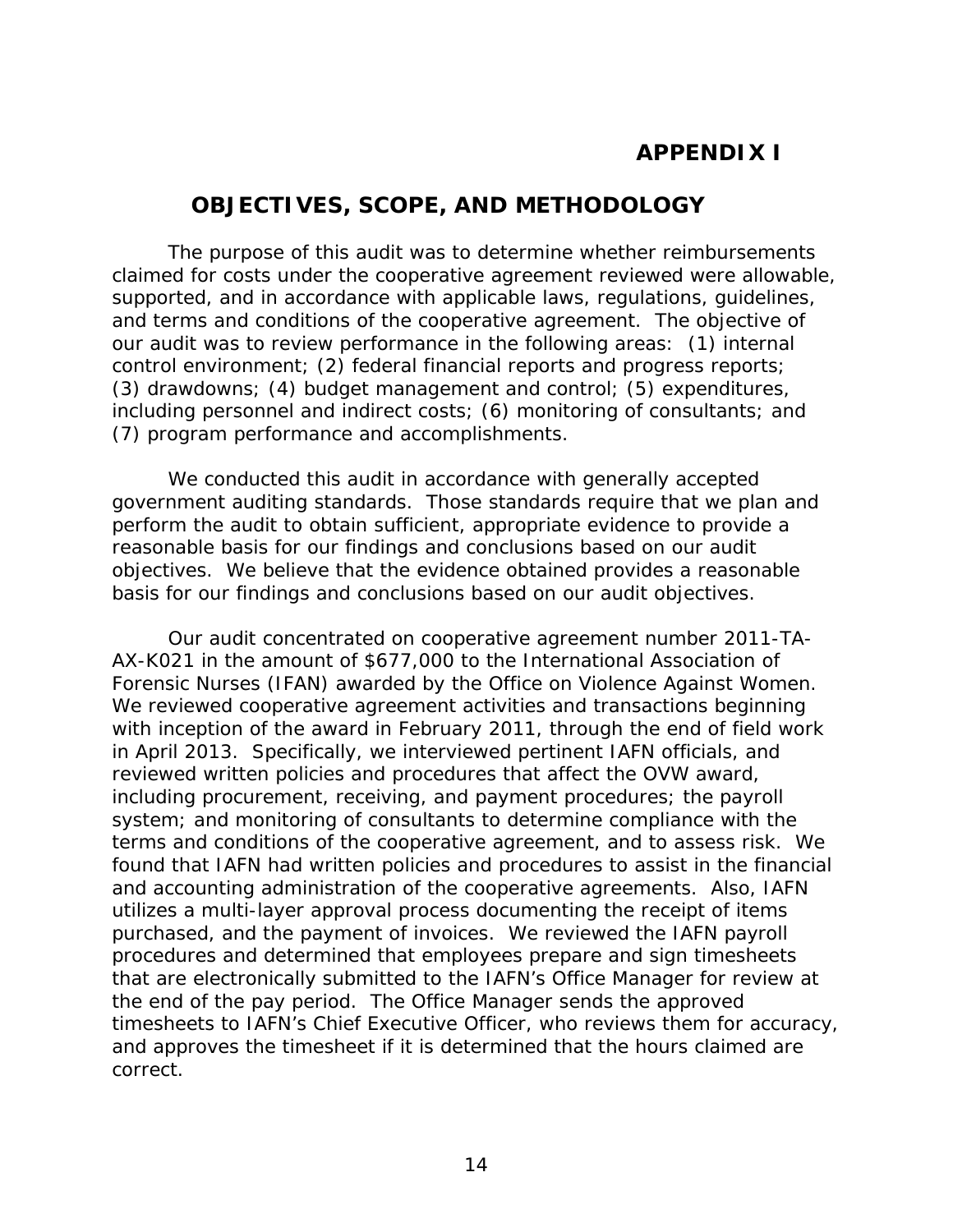In conducting our audit, we performed sample testing in the following areas:

- Drawdowns. We analyzed IAFN's overall drawdowns of \$408,362 for the DOJ award from the date of award obligation, May 3, 2011, through April 11, 2013. The overall drawdowns did not exceed the total expenditures per the cooperative agreement's accounting records.
- **Payroll.** We interviewed IAFN grant management personnel regarding benefits charged to the award through the March 22, 2013 pay date. testing, and the labor and fringe benefits costs charged to the cooperative agreement were supported and allowable. the charging of personnel and fringe benefits costs to the cooperative agreement. To determine whether the cooperative agreement's labor and fringe benefits costs were supported and allowed, we judgmentally selected employees to test from the six quarters of labor and fringe We tested personnel costs totaling \$20,136 out of \$191,362 charged to the cooperative agreement. There were no exception noted in our
- **Transactions.** To test the cooperative agreement's transactions for authorizations, approvals, and sufficient supporting documentation, we judgmentally selected 61 non-payroll transactions totaling \$90,325 out of \$134,387 charged to the cooperative agreement. We analyzed the transactions to determine if the costs were properly authorized, classified, recorded, and supported.

In addition, we reviewed the timeliness and accuracy of financial status and progress reports and reviewed the internal controls of the financial management system specific to the administration of cooperative agreement funds during the period under review.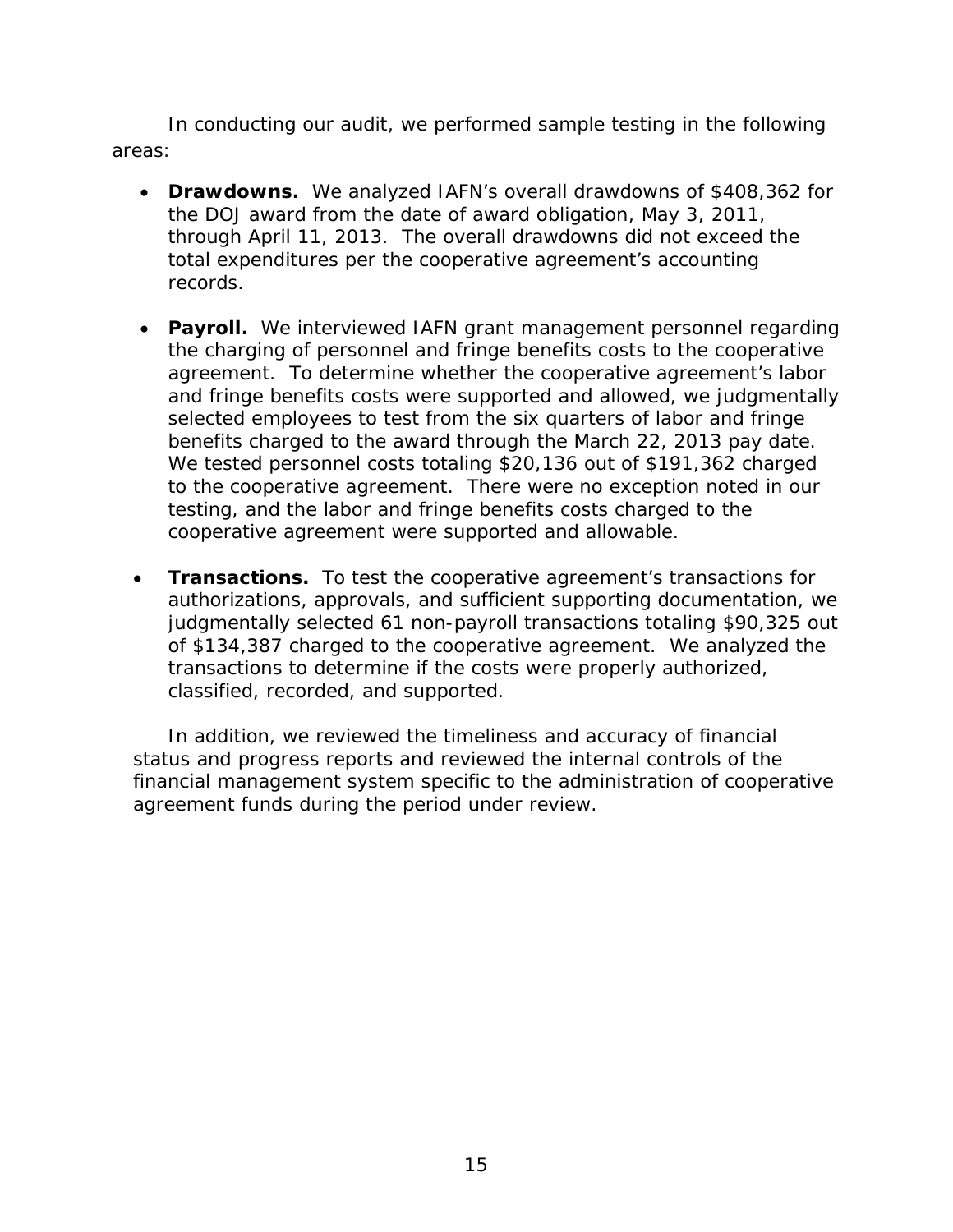# **APPENDIX II**

# **RESPONSE TO THE DRAFT REPORT INTERNATIONAL ASSOCIATION OF FORENSIC NURSES**



**International Association of Forensic Nurses**

September 10, 2013

Troy M. Meyer Regional Audit Manager Washington Regional Audit Office Office of the Inspector General U.S. Department of Justice 1300 N. 17th Street, Suite 3400 Arlington, VA 22209

RE: Response to Draft Audit Report dated August 23, 2013

Dear Mr. Meyer:

This letter is to address the recommendations included in the draft audit report of the Office of the Inspector General's (OIG) audit of the Office of Violence Against Women (OVW), Grant Number 2011-TA-AX-K021, awarded to the International Association of Forensic Nurses.

1. Ensure IAFN implements a policy to reconcile the cooperative agreement records to ensure accurate reporting on FFRs.

#### Forensic Nurses Response:

 We have written a Federal Grants Management Policy that is now currently under review with the Board of Directors to document procedures to ensure accurate reporting on FFRs.

2. Remedy the \$53,187 in unsupported indirect cost charges.

#### Forensic Nurses Response:

 the period of 2011-2013 from our cognizant agency, the National Institute of Justice. The association was awarded a provisional 3-year indirect rate in December 2011 for We have submitted subsequent final indirect rate proposals for both 2011 and 2012.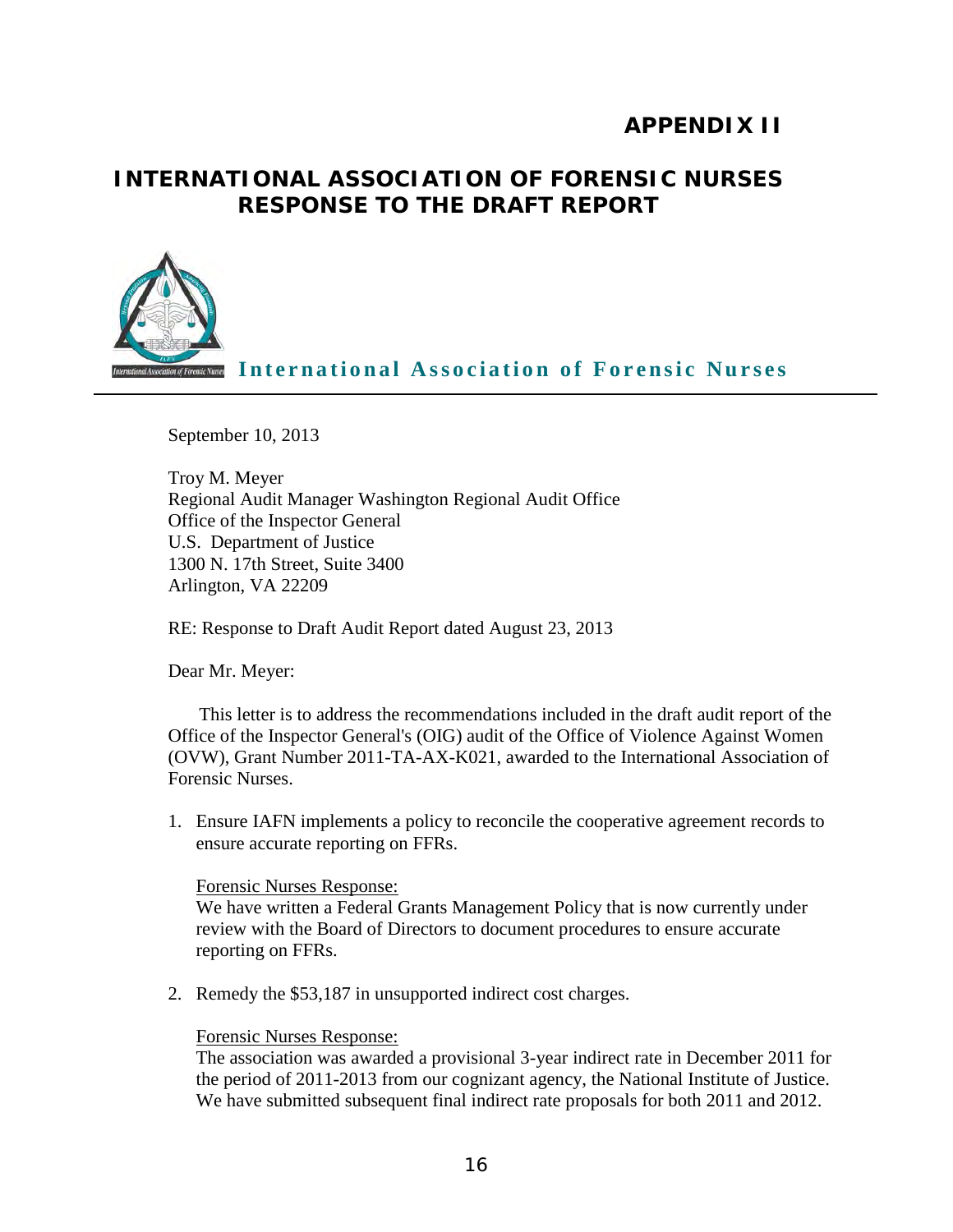These were submitted in August of 2013. No response from NIJ has been received as of this date. Once final indirect rates for 2011 and 2012 are approved, any and all dollar related findings regarding unsupported indirect costs can be resolved.

3. Ensure that IAFN implement policies for selecting and monitoring consultants.

#### Forensic Nurses Response:

 We have written a Federal Grants Management Policy that is now currently under review with the Board of Directors to document policies on selecting and monitoring consultants.

4. Ensure that IAFN develop written contractual agreements with its consultants.

#### Forensic Nurses Response:

 We have written a Federal Grants Management Policy that is now currently under review with the Board of Directors to document policies on developing written contractual agreements with its consultants.

Sincerely,

Carey A. garge

Carey Goryl, MSW, CAE Chief Executive Officer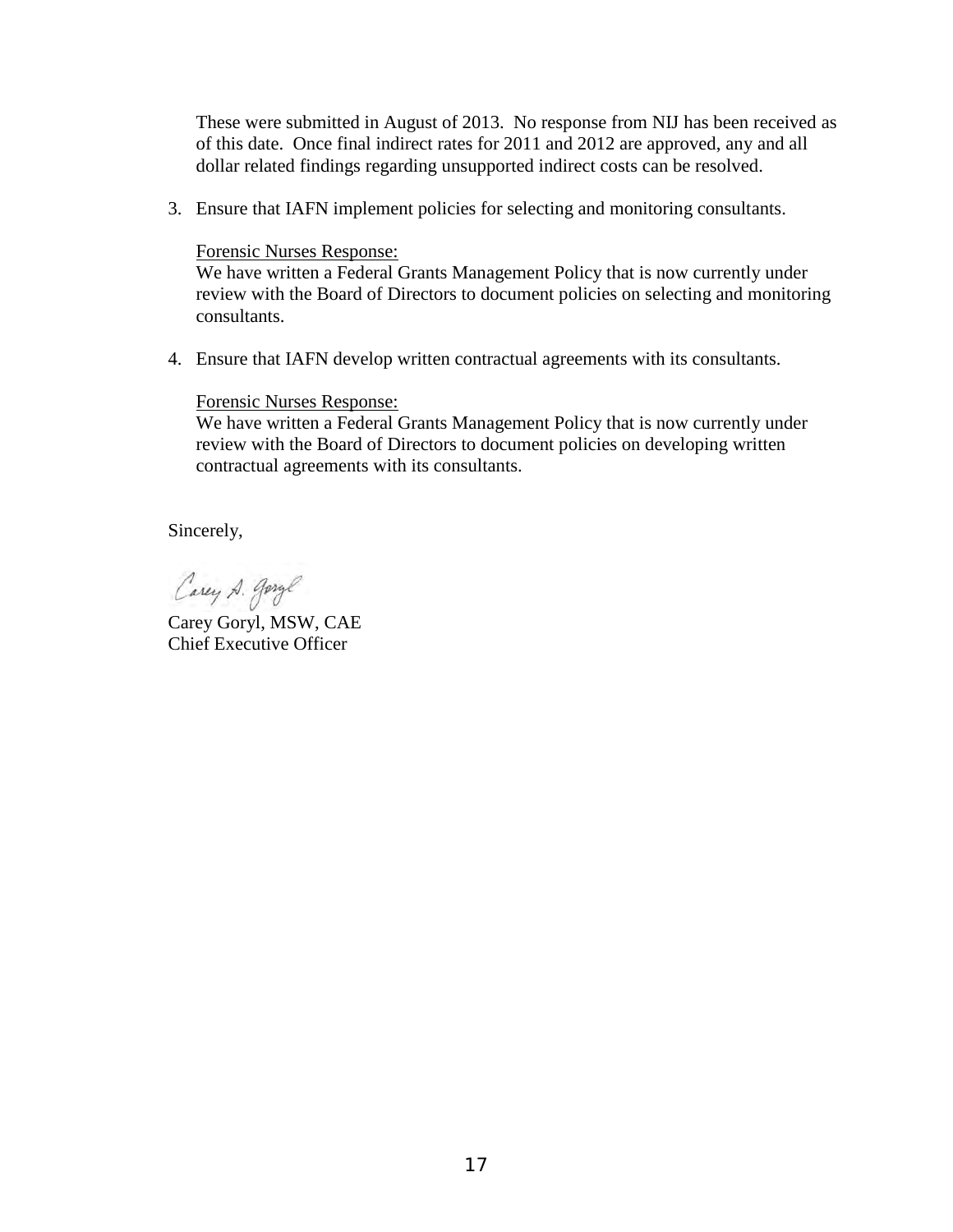## **APPENDIX III**

# **OFFICE ON VIOLENCE AGAINST WOMEN RESPONSE TO THE DRAFT REPORT**



 This memorandum is in response to your correspondence dated August 23, 2013 transmitting the above Draft Audit Report for the International Association of Forensic Nurses (IAFN). We consider the subject report resolved and request written acceptance of this action from your office.

 Against Women is committed to working with the grantee to address each recommendation and bring them to a close as quickly as possible. The following is our analysis of the audit recommendations. The report contains **four** recommendations, **\$53,187** in unsupported indirect cost charges. The Office on Violence

#### **1) Ensure IAFN implements a policy to reconcile the cooperative agreement records to ensure accurate reporting on FFRs.**

We agree with this recommendation. We will coordinate with IAFN to ensure that they implement a policy to reconcile the cooperative agreement records to ensure accurate reporting on FFRs.

#### **2) Remedy the \$53,187 in unsupported indirect cost charges.**

We agree with the recommendation. We will coordinate with IAFN to remedy the \$53,187 in unsupported indirect cost charges.

#### **3) Ensure that IAFN implement policies for selecting and monitoring consultants.**

We agree with the recommendation. We will coordinate with IAFN to ensure that they implement policies for selecting and monitoring consultants.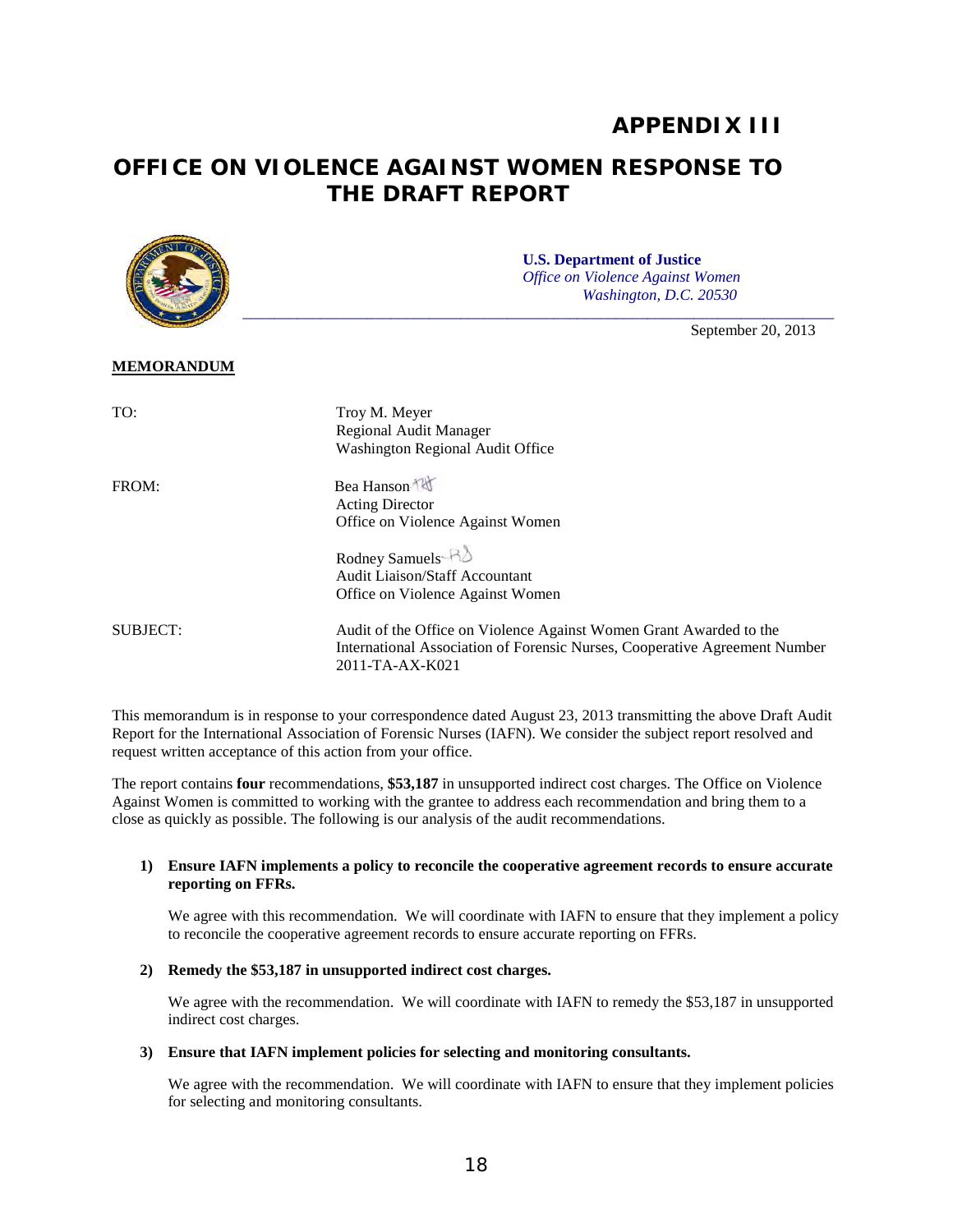#### **4) Ensure that IAFN develop written contractual agreements with its consultants.**

 We agree with the recommendation. We will coordinate with IAFN to ensure that they develop written contractual agreements with its consultants.

We appreciate the opportunity to review and comment on the draft report. If you have any questions or require additional information, please contact Rodney Samuels of my staff at (202) 514-9820.

 cc Angela Wood Accounting Officer Office on Violence Against Women (OVW)

> Louise M. Duhamel, Ph.D. Acting Assistant Director Audit Liaison Group Justice Management Division

Debra Bright Program Specialist Office on Violence Against Women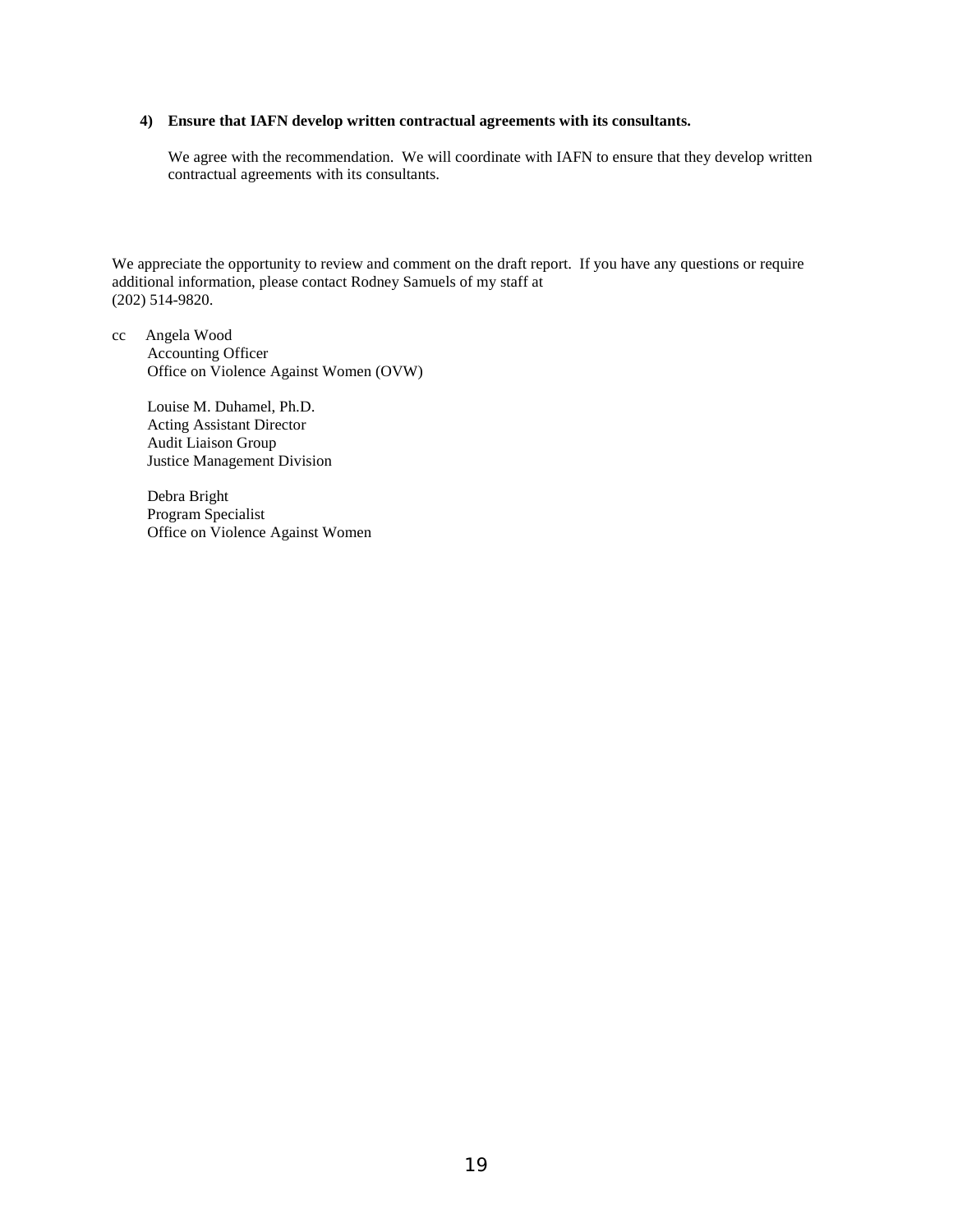# **APPENDIX IV**

# **OFFICE OF THE INSPECTOR GENERAL ANALYSIS AND SUMMARY OF ACTIONS NECESSARY TO CLOSE THE REPORT**

 final report. The following provides the OIG analysis of the response and The Department of Justice (DOJ) Office of the Inspector General (OIG) provided a draft of this audit report to the International Association of Forensic Nurses (IAFN) and the Office on Violence Against Women (OVW). The responses are incorporated respectively as Appendices II and III of this summary of actions necessary to close the report.

#### **Recommendation Number:**

- **1. Resolved.** The OVW concurred with our recommendation and stated it will coordinate with IAFN to implement a policy to reconcile the cooperative agreement records to ensure accurate reporting on FFRs. In Grants Management Policy that outlines the procedures to ensure accurate reporting on FFRs is under review with its Board of Directors. showing that IAFN has implemented a policy to reconcile the cooperative agreement records to ensure accurate reporting on FFRs. its response to the draft report, IAFN stated that a written Federal This recommendation can be closed when we receive documentation
- **2. Resolved.** The OVW concurred with our recommendation and stated it cost charges. In its response to the draft report, IAFN stated that in both 2011 and 2012, and once the final indirect rates are approved, any be resolved. This recommendation can be closed when we receive will coordinate with IAFN to remedy the \$53,187 in unsupported indirect August 2013, it submitted subsequent final indirect rate proposals for and all dollar-related findings regarding unsupported indirect costs will documentation that OVW has remedied the \$53,187 in unsupported indirect cost charges.
- **3. Resolved.** The OVW concurred with our recommendation and stated it selecting and monitoring consultants. In its response to the draft report, and monitoring consultants. This recommendation can be closed when will coordinate with IAFN to ensure that they implement policies for IAFN stated that a written Federal Grants Management Policy is under review with its Board of Directors that outlines the policies on selecting we receive documentation showing that IAFN has implemented policies for selecting and monitoring consultants.